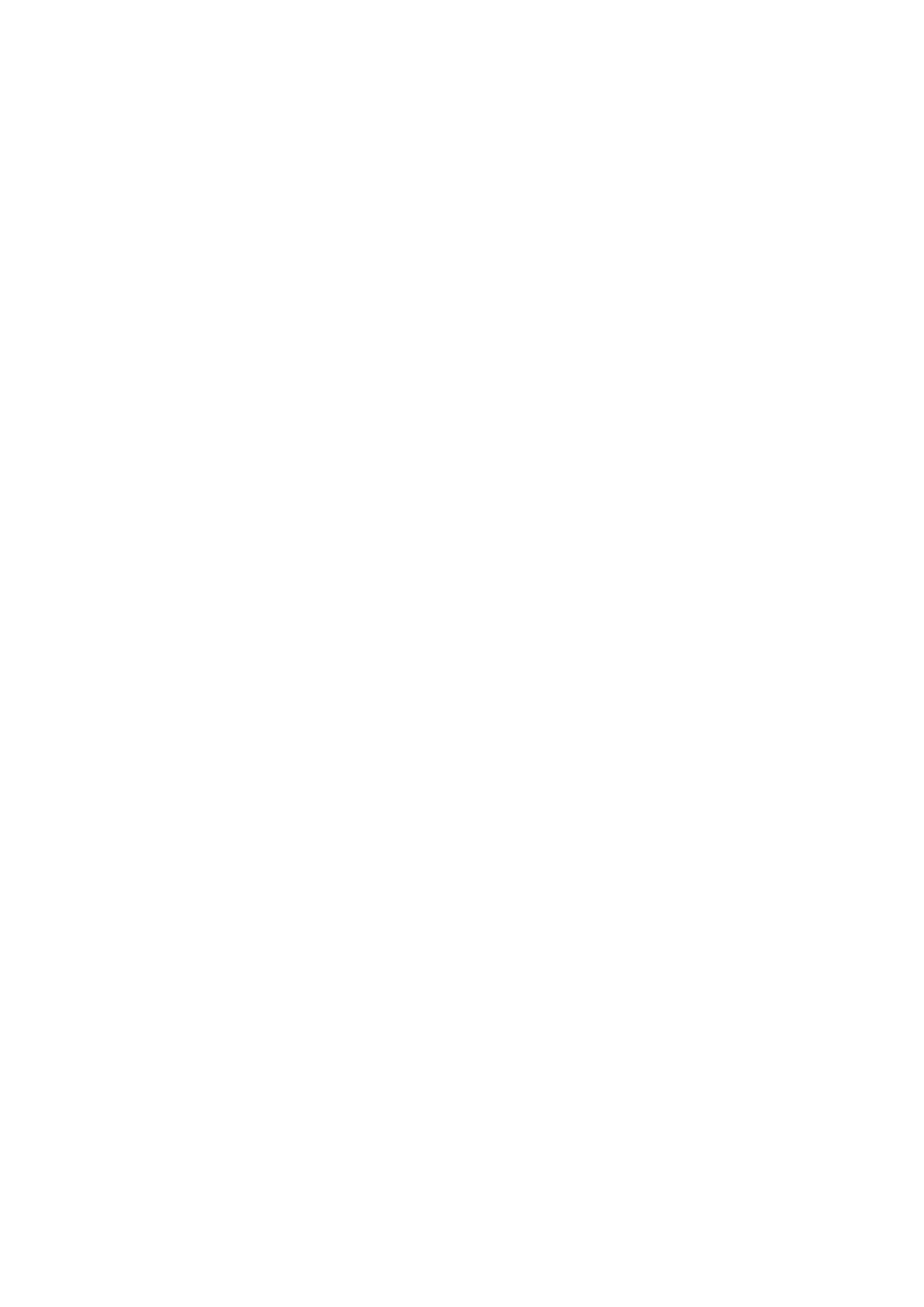

School of Foreign Service Institute for the Study of International Migration

# **BROOKINGS**

## ACKNOWLEDGEMENTS

This report was prepared by Sanjula Weerasinghe from Georgetown University's Institute for the Study of International Migration (ISIM), with the support of Susan Martin from ISIM, Volker Türk, José Riera, and Marine Franck from the United Nations High Commissioner for Refugees (UNHCR), and Jane Mc Adam and Elizabeth Ferris from the Brookings-LSE Project on Internal Displacement (Brookings Institution).

The development of this report benefited greatly from the enthusiastic support of the participants of the expert consultation on Planned Relocation, Disasters and Climate Change: Consolidating Good Practices and Preparing for the Future, held in Sanremo, Italy, from 12-14 March 2014.

The project is funded by the European Union with the support of Norway and Switzerland







Schweizerische Eidgenossenschaft Confédération suisse Confederazione Svizzera Confederaziun svizra

**Federal Department of Foreign Affairs FDFA**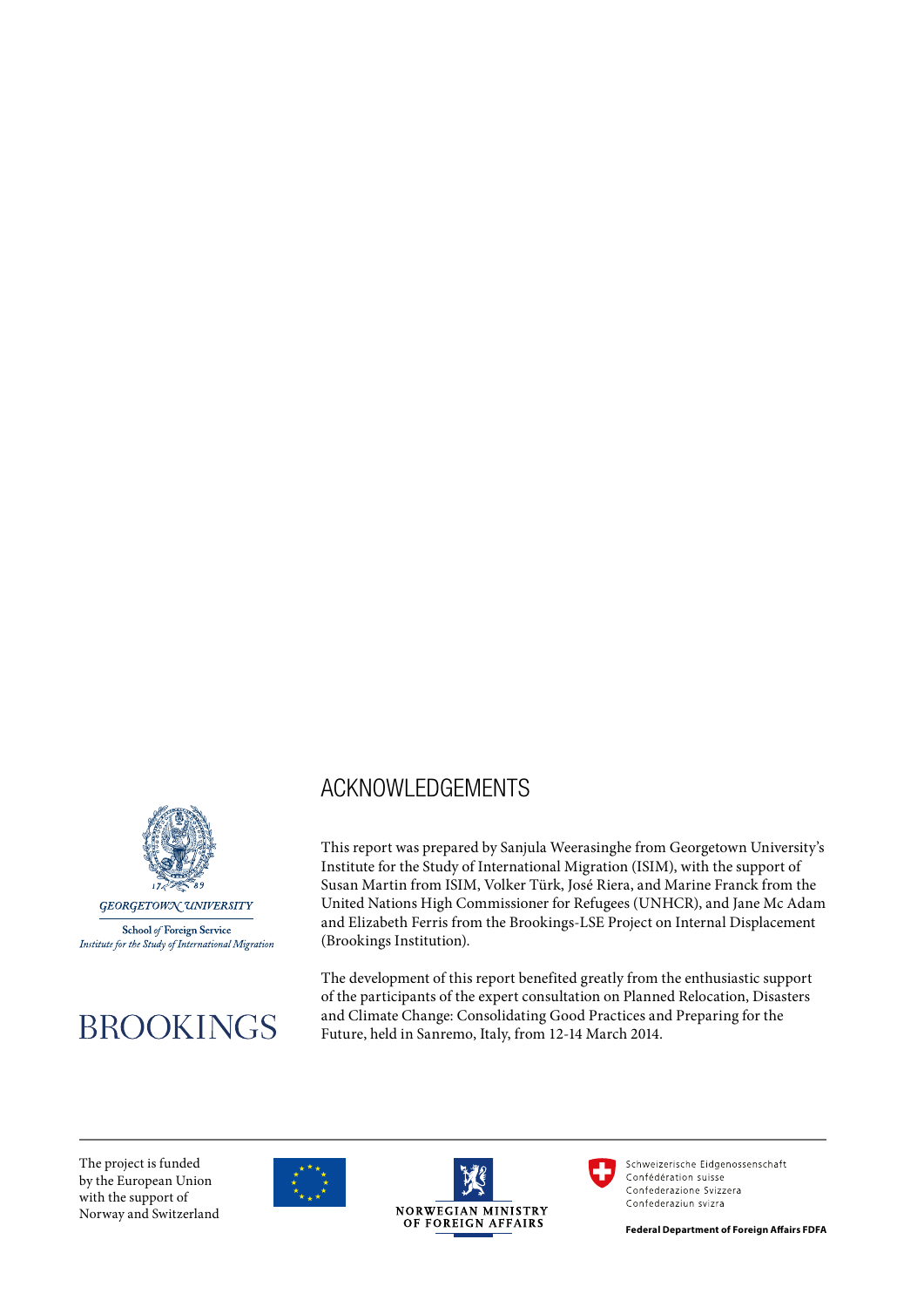# TABLE OF CONTENTS

| 4.1 LESSONS AND GUIDANCE FROM DEVELOPMENT-INDUCED DISPLACEMENT AND RESETTLEMENT  15 |  |
|-------------------------------------------------------------------------------------|--|
| 4.2 LESSONS AND GUIDANCE FROM PLANNED RELOCATION IN                                 |  |
| 4.3 LESSONS AND GUIDANCE FROM PLANNED RELOCATION MADE NECESSARY                     |  |
|                                                                                     |  |
|                                                                                     |  |
|                                                                                     |  |
|                                                                                     |  |
|                                                                                     |  |
|                                                                                     |  |
|                                                                                     |  |
|                                                                                     |  |
|                                                                                     |  |
|                                                                                     |  |
|                                                                                     |  |
|                                                                                     |  |
|                                                                                     |  |
|                                                                                     |  |
|                                                                                     |  |
|                                                                                     |  |
|                                                                                     |  |
|                                                                                     |  |
|                                                                                     |  |
|                                                                                     |  |
|                                                                                     |  |
|                                                                                     |  |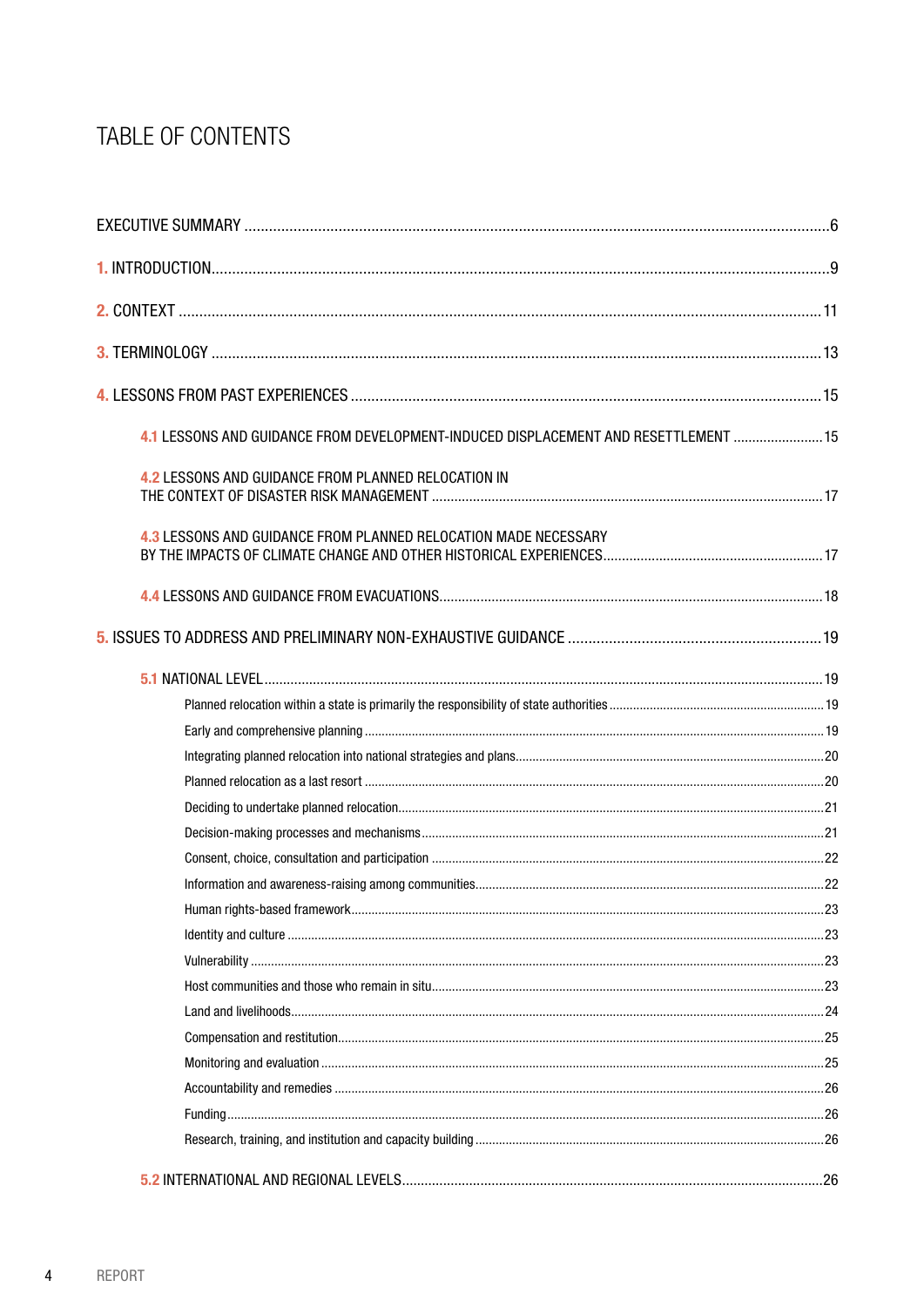| Consolidation of principles regarding planned relocation in |  |
|-------------------------------------------------------------|--|
|                                                             |  |
|                                                             |  |
|                                                             |  |
|                                                             |  |
|                                                             |  |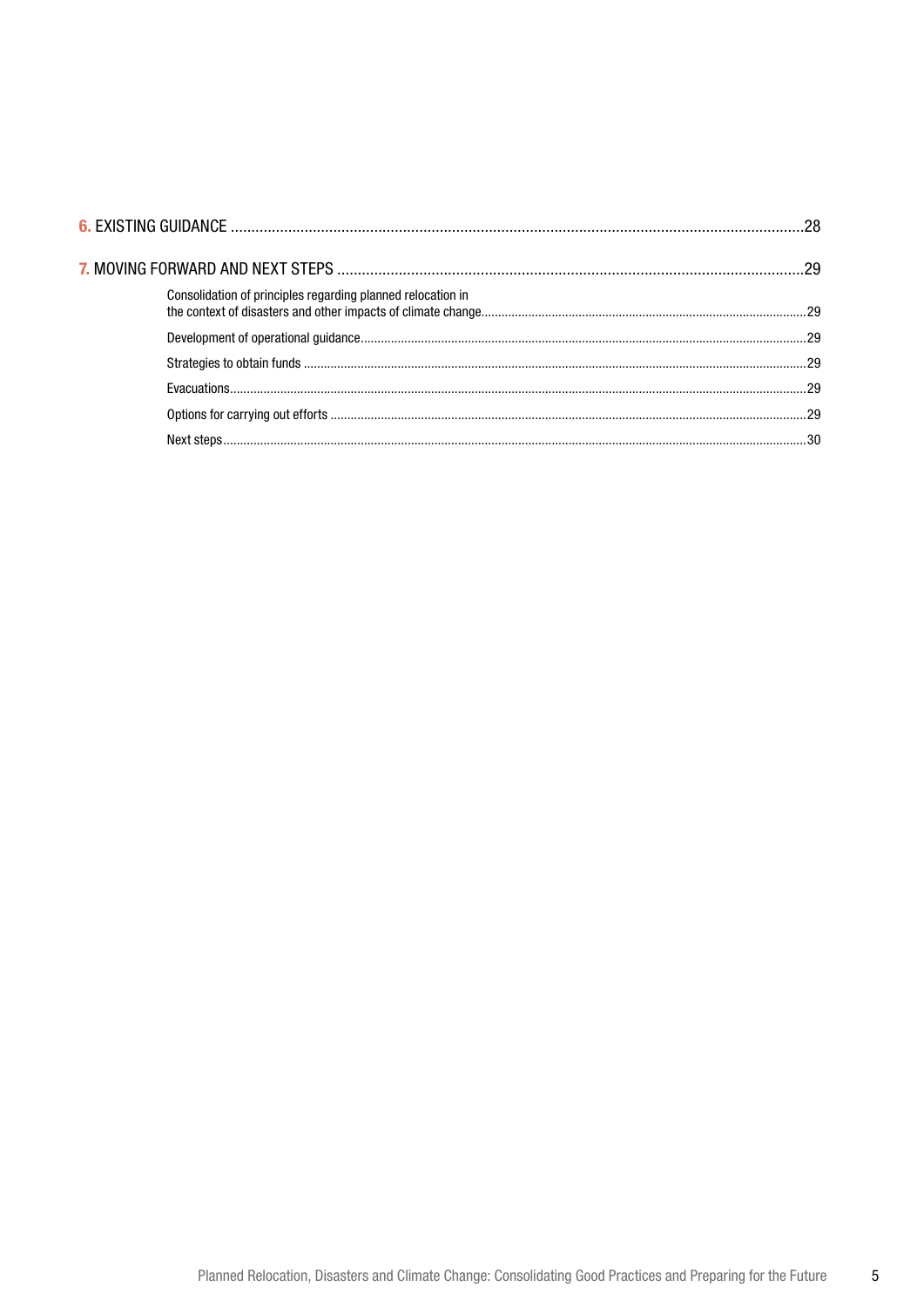<span id="page-5-0"></span>

# EXECUTIVE SUMMARY

- 1. The United Nations High Commissioner for Refugees (UNHCR), the Brookings-LSE Project on Internal Displacement (Brookings Institution), and Georgetown University's Institute for the Study of International Migration (ISIM) organized an expert consultation on Planned Relocation, Disasters and Climate Change: Consolidating Good Practices and Preparing for the Future in Sanremo, Italy, from 12-14 March 2014. The main themes and findings from the consultations are synthesized in this executive summary.
- 2. As more and more people live in locations highly vulnerable to disasters and other climate change impacts, planned relocation will be one response States may take to protect affected communities. It is important for States and practitioners to draw lessons from past experiences to ensure that future movements are initiated, planned, and carried out in a rights-respecting manner and lead to the most positive outcomes possible for those involved.
- 3. Generating a common understanding of the meaning and content of 'planned relocation', along with other related terms, is essential to ensure policy approaches are developed consistently and appropriately, and subsequent actions are based on shared assumptions.
- 4. Planned relocation should be considered as a last resort. All reasonable in situ alternatives and solutions

should be explored first, unless communities themselves have identified planned relocation as their preferred option.

- 5. Well planned relocation can be both a form of disaster risk reduction  $(DRR)^1$  and a form of climate change adaptation.2 Planned relocation can be undertaken preemptively (e.g. before a disaster strikes, or as a measure to avoid the longerterm impacts of climate change) or remedially (e.g. following a disaster). Planned relocation may be used as a strategy to avoid future displacement: for example when areas are highly disaster-prone or too dangerous for human habitation, when the impacts of climate change are expected to make life unsustainable in particular areas, or when return to original habitats is not possible.
- 6. Most planned relocation is expected to occur within national borders. The effective use of planned relocation within States can serve as a way to avoid situations where people have no other option but to flee across international borders. Where people have crossed international borders and their places of origin have become uninhabitable, impeding their return, planned relocation to other parts of their home State (or, in exceptional circumstances, to other States) may also be a durable solution.3

<sup>1</sup> Disaster risk reduction is defined as the "concept and practice of reducing disaster risks through systematic efforts to analyze and manage the causal factors of disasters, including through reduced exposure to hazards, lessened vulnerability of people and property, wise management of land and the environment, and improved preparedness for adverse events." See 2009 UNISDR Terminology on Disaster Risk Reduction, available at: http://www.unisdr.org/files/7817\_UNISDRTerminologyEnglish.pdf

<sup>&</sup>lt;sup>2</sup> Adaptation is defined in the climate change literature as "adjustment in natural or human systems in response to actual or expected climatic stimuli or their effects, which moderates harm or exploits beneficial opportunities" with the subset 'planned adaptation' is defined as "adaptation that is the result of a deliberate policy decision, based on an awareness that conditions have changed or are about to change and that action is required to return to, maintain, or achieve a desired state." See IPCC, Fourth Assessment, Annexes (Glossary), Working Group II, 2007, available at: http://www.ipcc.ch/publications\_and\_data/ar4/wg2/en/annexessglossary-a-d.html

<sup>3</sup> This report focuses on internal planned relocation. For cross border relocation, please see the Nansen Initiative at http://www.nanseninitiative.org and the Bellagio conference at http://www.unhcr.org/4da2b5e19.html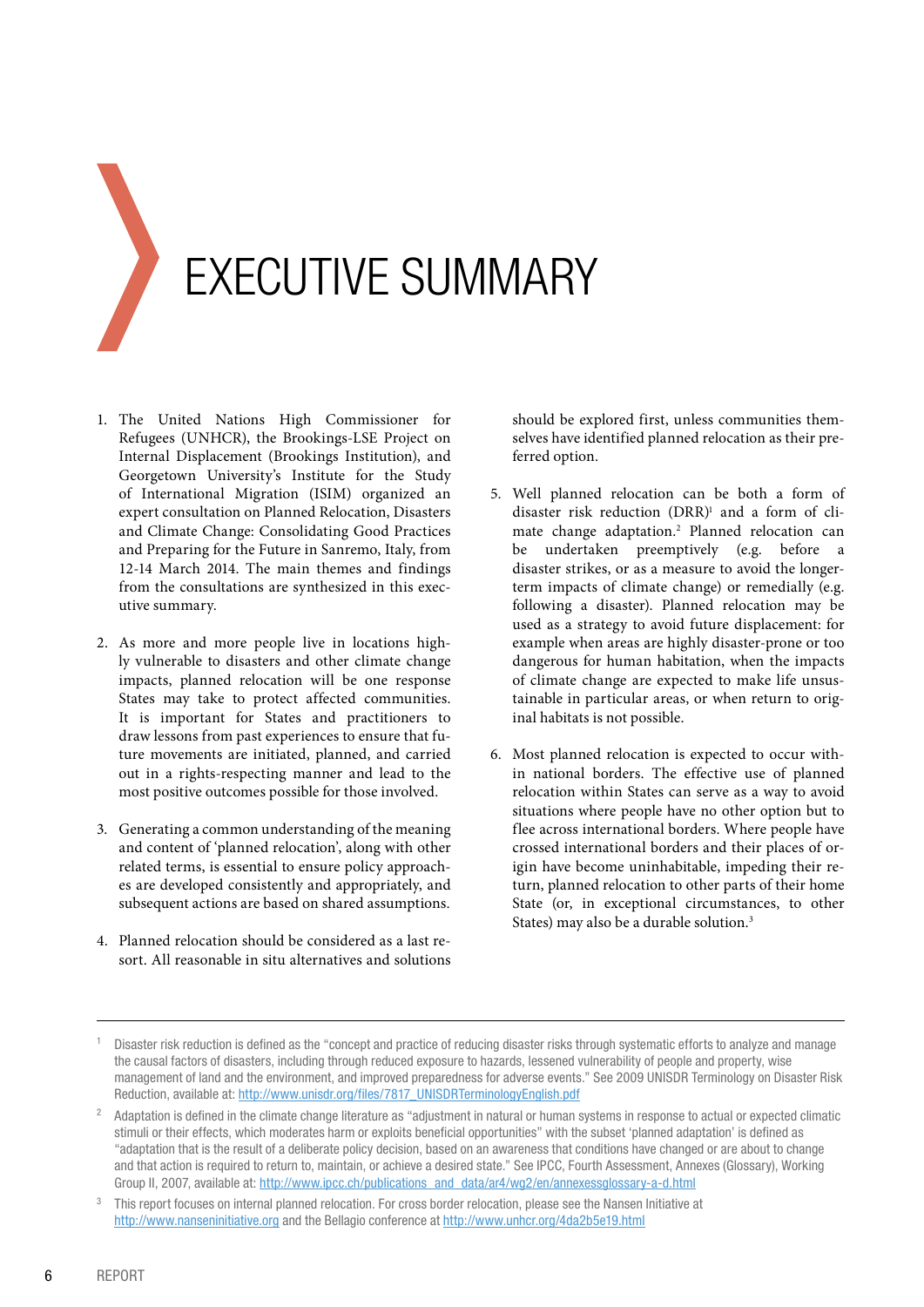- 7. Planned relocation within the borders of a State is primarily the concern of individual States. It will largely be governed by domestic laws, implemented through national structures, and pertain to a range of national frameworks including disaster risk management, climate change adaptation, and development. These domestic laws and practices must comply with applicable international law. Under international law, States bear the primary responsibility to ensure that the human rights of those within their territory or jurisdiction are respected, protected, and fulfilled. This includes the obligation to take preventative as well as remedial action to uphold such rights and to assist and protect those whose rights have been violated. Under international human rights law, the State's obligation to take preventative measures to safeguard life, physical integrity, and health may sometimes mean that people need to be moved out of harm's way.4 In addition to laws, political will and domestic capacity will be crucial to any response.
- 8. An assortment of actors—including other States, funders, coordinating bodies, international organizations, regional bodies, humanitarian, and development communities, academic experts and civil society—and multilateral processes have a supporting role in the context of planned relocation made necessary by disasters and other impacts of climate change. Supporting roles may take multiple forms, including formulation of standards, guidance, and operational tools; providing technical assistance and advice; capacity building; generating funding options; developing benchmarks; and undertaking monitoring and evaluation.
- 9. There is a need for cross-pollination of expertise, ideas, and action among a variety of experts and institutions, including development, humanitarian assistance, human rights, disaster risk management, environment and climate change, and urban and regional planning, as well as affected governments and communities, as all may be involved in planning and undertaking relocation.
- 10. While principles pertinent to planned relocation are found in a wide range of existing guidelines and practice, a document(s) synthesizing and explaining the applicable principles at the various phases of the relocation process may assist States and actors supporting them to undertake relocation in a manner that upholds the humanity, dignity and human rights of affected populations.
- 11. Especially needed are practical tools—'how to' and technical guides—and action plans to assist national and local authorities and actors supporting them to implement guidance on undertaking planned relocation.
- 12. The development of a reference document(s) and 'how to' tools and action plans should be informed by: (a) lessons, experience, and guidance from development-induced displacement and resettlement, disaster risk management, and other relevant contexts; and (b) existing guidance directly on, or pertinent to, planned relocation, including the World Bank Guidelines on Involuntary Resettlement, the Nansen Principles on Climate Change and Displacement, the United Nations Guiding Principles on Internal Displacement, the African Union Convention for the Protection and Assistance of Internally Displaced Persons in Africa, the Peninsula Principles on Climate Displacement within States, the Inter-Agency Standing Committee (IASC) Framework on Durable Solutions for Internally Displaced Persons, IASC Operational Guidelines on the Protection of Persons in Situations of Disasters, the Food and Agriculture Organization (FAO) in Emergencies Guidance Note on Supporting Displaced People and Durable Solutions, and International Labour Organization (ILO) Guidelines on the Resettlement of Indigenous Populations. The set of preliminary understandings prepared by Elizabeth Ferris also provides useful guidance.<sup>5</sup> Lessons, experience, and existing guidance could usefully be extrapolated to planned relocation in the context of disasters and climate change.
- 13. Guidance and practical tools for States and supporting actors should consider and address the following issues and themes (See Box 1), each of which is elaborated in more depth in the body of this report.

<sup>4</sup> The right to life is enshrined in Article 3 of the Universal Declaration of Human Rights, Article 6 of the International Covenant on Civil and Political Rights and Article 2 of the European Convention on Human Rights. From the right to life and the individual's right to have his or her life respected and protected by law, emerge the obligation for States to take positive measures to safeguard health and physical integrity, and to prevent risk.

The World Bank Guidelines on Involuntary Resettlement, available at: http://goo.gl/JEOULo; The Nansen Principles, available at: http://www.unhcr.org/4ea969729.pdf; The Guiding Principles on Internal Displacement, available at: http://www.idpguidingprinciples.org; The African Union Convention for the Protection and Assistance of Internally Displaced Persons in Africa, available at: http://www.unhcr.org/4ae9bede9.html; The Peninsula Principles, available at: http://displacementsolutions.org/peninsula-principles; The IASC Framework on Durable Solutions for Internally Displaced Persons, available at: http://goo.gl/J8sbKQ; The IASC Operational Guidelines on the Protection of Persons in Situations of Disasters, available at: http://goo.gl/AW5iNf; The FAO in Emergencies Guidance Note on Supporting Displaced People and Durable Solutions, available at: http://goo.gl/36e68c; The ILO Guidelines on the Resettlement of Indigenous Populations, available at: http://goo.gl/MxizL3; E. Ferris, Protection and Planned Relocations in the Context of Climate Change, available at: http://goo.gl/1QDXp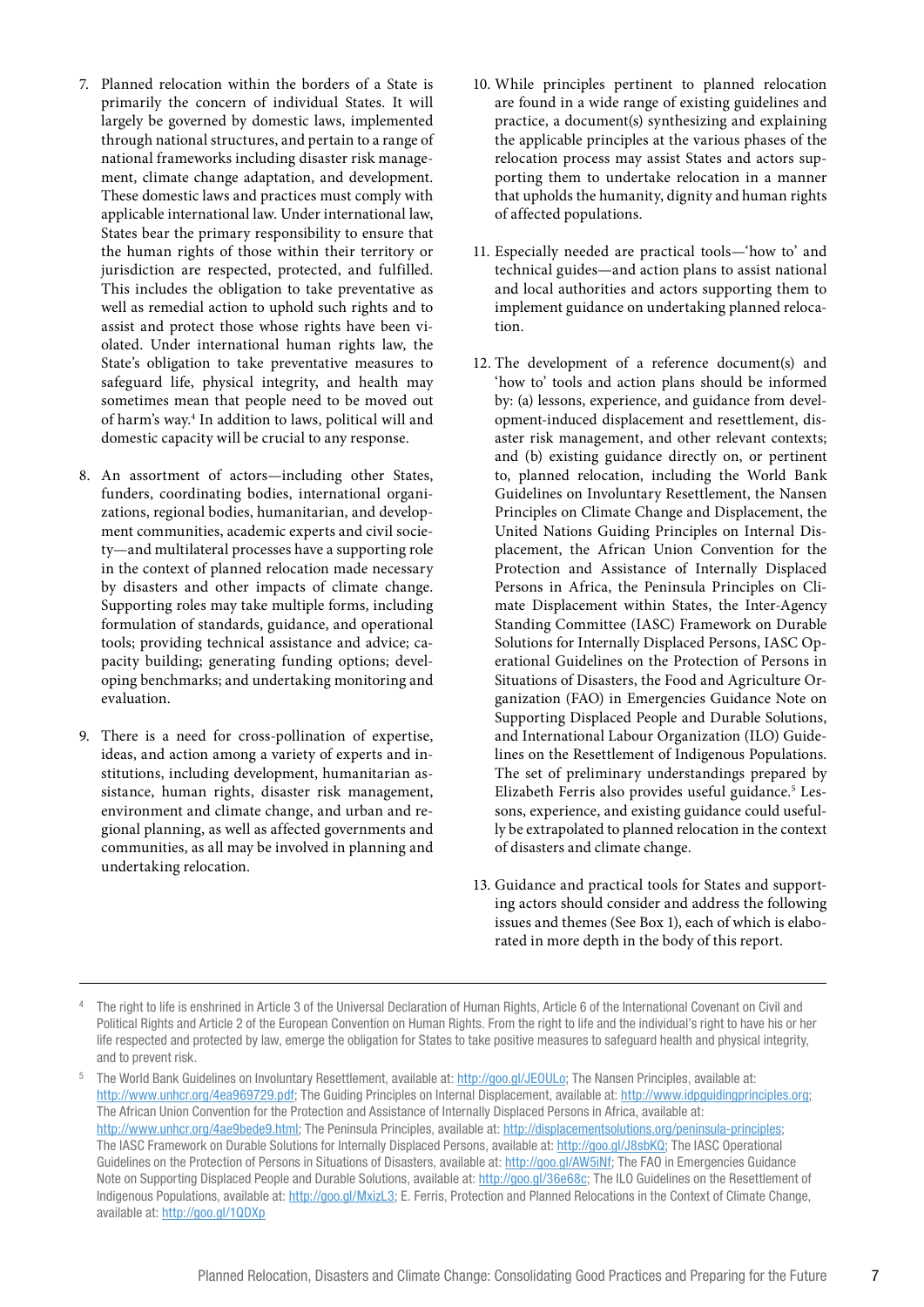#### BOX 1: GUIDANCE AND PRACTICAL TOOLS FOR STATES AND SUPPORTING ACTORS

- 1. Planned relocation should generally be a measure of last resort;
- 2. There should be early identification of people exposed to disasters and other impacts of climate change or affected by mitigation and adaptation projects associated with climate change;
- 3. Planning for relocation is essential and requires the creation of an enabling environment, including a legal basis for undertaking planned relocation, capacity-building, institutionalization, and a whole-of-government approach;
- 4. Planned relocation should be integrated into national strategies, plans, laws, and policies, including those relating to land use, disaster risk management, climate change adaptation, national action plans under the United Nations Framework Convention on Climate Change, development, and internal displacement;
- 5. There should be mechanisms for determining when planned relocation should occur, including appropriate vulnerabilityand risk-assessment activities;
- 6. Decision-making and consent mechanisms should be established that enable consultation with and participation of affected communities (including the relocating and host communities);
- 7. There should be a human rights-based approach to planned relocation;
- 8. The vulnerabilities of various constituencies during different phases of the process (i.e. before, during, and following planned relocation) should be ascertained;
- 9. The sustainability of planned relocation should be assured through adequate attention to site selection, livelihoods, integration (identity and culture), and host communities, among other factors;
- 10. Equitable compensation schemes that are attuned to the needs of affected populations should be created;
- 11. Independent, short- and long-term, quantitative and qualitative monitoring and evaluation systems should be created to assess the impacts and outcomes of planned relocation;
- 12. Mechanisms should be established to ensure accountability of decision-makers and other relevant actors and to provide remedies to affected populations;
- 13. Adequate funding and strategies should be put in place to allocate and mobilize funds forplanned relocation.

14. In addition to guidance and practical tools, a longerterm strategic plan to better prepare for, institutionalize and implement planned relocation may go some way toward minimizing the negative outcomes that have arisen from relocations in other contexts.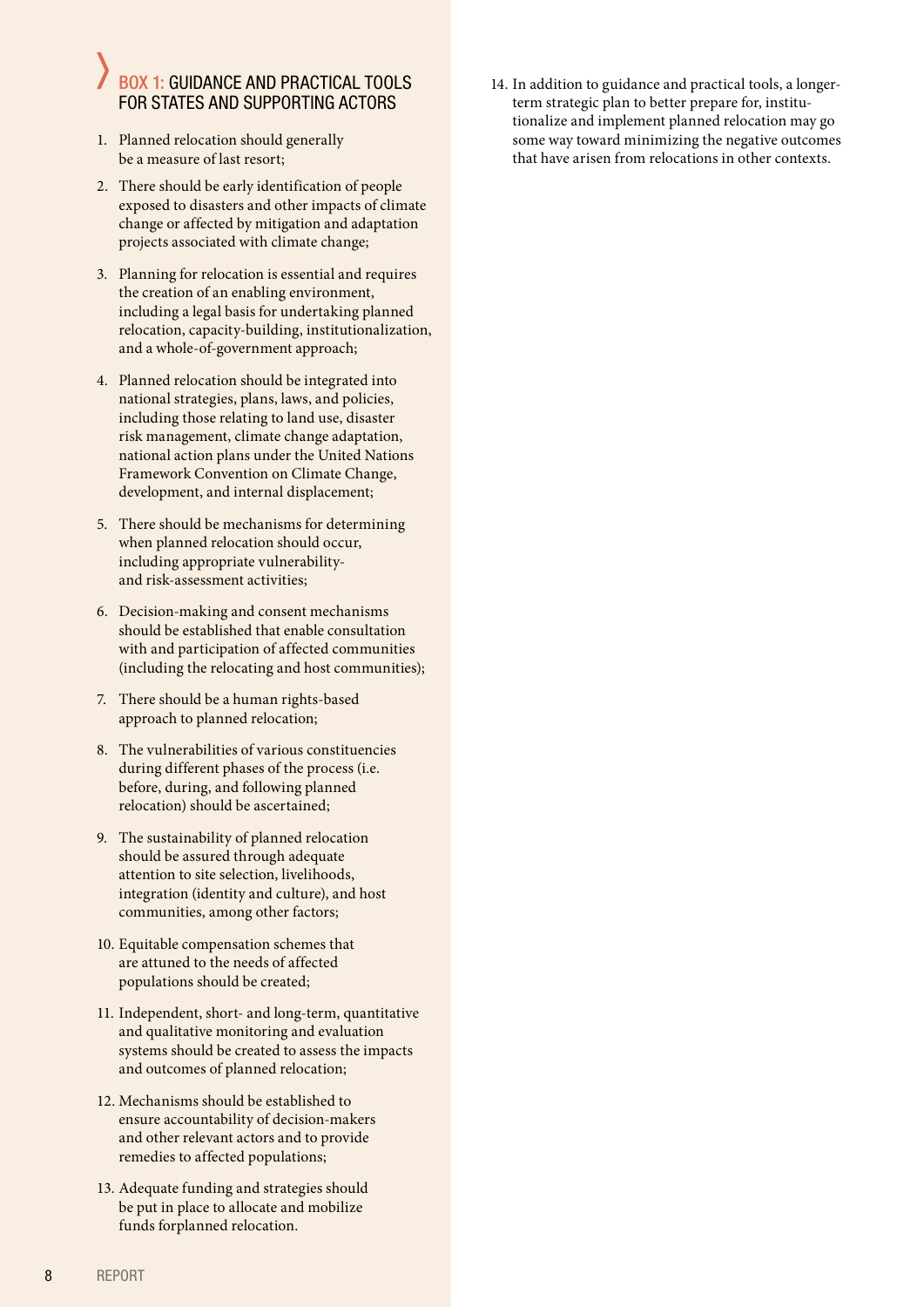<span id="page-8-0"></span>

- 15. The United Nations High Commissioner for Refugees (UNHCR), the Brookings-LSE Project on Internal Displacement (Brookings Institution), and Georgetown University's Institute for the Study of International Migration (ISIM) organized an expert consultation on Planned Relocation, Disasters and Climate Change: Consolidating Good Practices and Preparing for the Future in Sanremo, Italy, from 12-14 March 2014. The consultation, supported by grants from the European Union, Norway, and Switzerland, brought together 43 experts from a range of areas (adaptation, development, development-induced displacement and resettlement, disaster risk management, civil protection, environment and climate change, humanitarian assistance, and human rights) from 21 countries, drawn from governments, international and non-governmental organizations, and academia. Elizabeth Ferris from the Brookings Institution prepared a background paper to underpin discussions (Background Paper).6
- 16. Recognizing that planned relocation may increasingly be used as a tool by governments to move populations out of harm's way in the context of climate change and disasters, the consultation sought to: (1) enhance understanding of the issue and cooperation between stakeholders; (2) draw upon existing research and experience to identify: (a) suggestions for the development of guidance for States on planned relocation; (b) themes and recommendations integral to formulating such guidance; (c) possible supporting actors; and (d) the needs and rights of affected communities; and (3) canvass other strategies to better prepare for planned relocation.
- 17. The consultation focused on planned relocation *within national borders,* not cross-border movements. Discussions centered on planned relocation made necessary by climate change-related disasters and other impacts of climate change (such as temperature changes, sea-level rise, etc.). Disasters emanating from other environmental (e.g. earthquakes, tsunamis, volcanic eruptions) and man-made (e.g. nuclear accidents) triggers were also raised with the understanding that any outcomes stemming from the consultation may also be applicable to planned relocation made necessary in these other contexts.7 It was acknowledged, however, that all these triggers overlap and intersect with other stressors (such as poverty, discrimination, conflict, generalized violence and systemic violations of human rights) and their combined impacts will influence the environment in which planned relocation may occur and/or the decision-making process.
- 18. This report does not purport to represent the views of individual participants or of UNHCR, the Brookings Institution or ISIM, but instead reflects broadly the themes, suggestions and guidance emerging from the consultation. There was general agreement on many themes, suggestions, and guidance and equally, many on which differing viewpoints were expressed and on which there was no clear consensus. This was the case with regard to terminology and some aspects of the recommended follow-up action. This report attempts to capture these differing views as a means of conveying the rich content of the deliberations and to inform subsequent action.

<sup>6</sup> UNHCR, Brookings and Georgetown University, Planned Relocation, Disasters and Climate Change: Consolidating Good Practices and Preparing for the Future, Background Document, Sanremo Consultations, 12-14 March 2014, available at: http://www.unhcr.org/53c4d6f99.html

<sup>7</sup> The phrase "disasters and other impacts of climate change" is used throughout this report as shorthand to encompass disasters emanating from climate-related, environmental, and man-made triggers as well as other impacts of climate change such as temperature changes, sea-level rise, etc.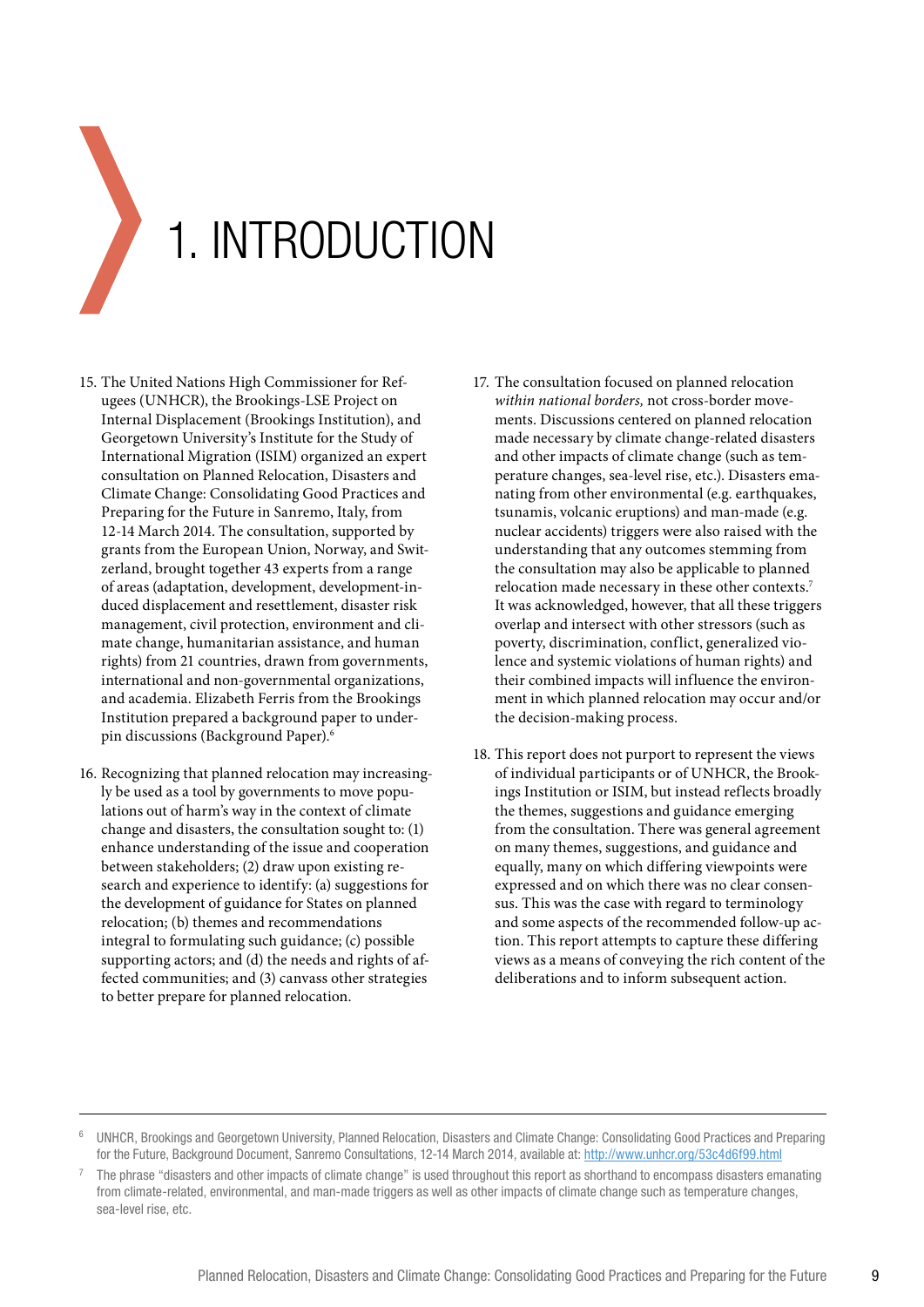# BOX 2: DEFINITIONS

While there was no consensus on definitions, for the purposes of this report:

**PLANNED RELOCATION** is understood as a solutionsoriented measure, involving the State, in which a community (as distinct from an individual/ household) is physically moved to another location *and* resettled there. Under this schematic approach, evacuation is distinct from planned relocation and does not fall within its scope. Planned relocation may, of course, play a role following evacuations in circumstances where places of origin are no longer habitable and continued presence in the place of evacuation is not feasible.

**RESETTLEMENT**, as a component of planned relocation, means: the process of enabling persons to establish themselves permanently in a new location, with access to habitable housing, resources and services, measures to restore/recover assets, livelihoods, land, and living standards, and to enjoy rights in a non-discriminatory manner.<sup>8</sup>

**EVACUATION**, as it relates to planned relocation, means: in situations of urgency where risk is imminent, the rapid physical movement of people away from the immediate threat or impact of a hazard to a safer place. The purpose is to move people as quickly as possible to a place of safety and shelter. It is commonly characterized by a short timeframe (from hours to weeks) within which emergency procedures need to be enacted in order to save lives and minimize exposure to harm. Evacuations may be mandatory, advised, or spontaneous.9 While evacuations should be orderly, they may not be owing to the situation prevailing, although this does not mean they cannot be planned.

Note: While the Background Paper included evacuations as a form of planned relocation, it became clear during the consultation that the two terms ought to be distinguished conceptually.

19. The next section provides background and context. Section 3 discusses terminology and section 4 presents lessons from development-induced displacement and resettlement, disaster risk management, and other experiences. Section 5 outlines the main elements recommended for inclusion in any eventual guidance directed at national, regional, and international actors. Section 6 highlights some relevant principles and existing frameworks and section 7 suggests possible ways forward/follow-up.

<sup>&</sup>lt;sup>8</sup> Note that the term 'resettlement' is used in two other particular contexts: (1) humanitarian actors use the term 'resettlement' to refer to refugee resettlement to third countries; and (2) development actors associate 'resettlement' with relocating populations in the context of development projects.

<sup>9</sup> Drawn from the Comprehensive Planning Guide for Mass Evacuations in Natural Disasters (MEND guide), Global Camp Coordination and Camp Management (CCCM) Cluster, available at: http://www.globalcccmcluster.org/tools-and-guidance/publications/mend-guide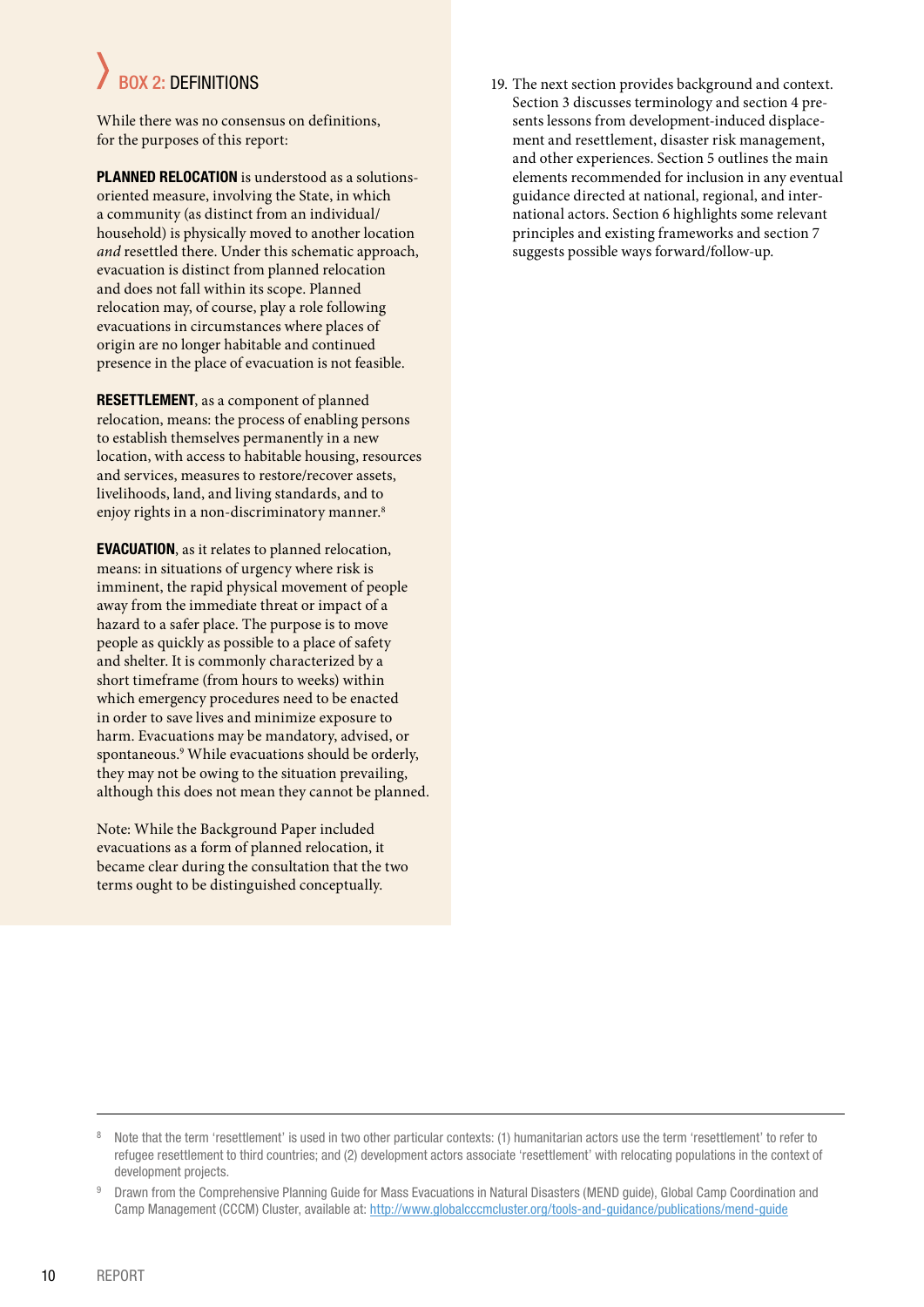<span id="page-10-0"></span>

- 20. There is widespread agreement that climate change will lead to an increase in the frequency and intensity of sudden-onset hazards, such as floods, windstorms (hurricanes/typhoons/cyclones), mudslides, and other hydro-meteorological events. Climate change will also have slower-onset impacts, including increases in the severity of droughts, land degradation, desertification, salinization of fresh water resources, riverbank and coastal erosion, thawing of permafrost, and sea-level rise. The effects of these events and processes will, in turn, affect crop yields, food production, fresh water supplies, health, and livelihoods and thus the safety and sustainability of human settlements.
- 21. Widespread agreement also prevails regarding the correlation between the effects of climate change and human mobility, even though uncertainty remains as to the triggers, scale and timing of movements. The latest report of the Intergovernmental Panel on Climate Change (IPCC) acknowledged that: "Climate change over the 21st century is projected to increase displacement of people. Displacement risk increases when populations that lack the resources for planned migration experience higher exposure to extreme weather events, in both rural and urban areas, particularly in developing countries with low income."10 Earlier, in December 2010, the Conference of Parties (COP) to the United Nations Framework Convention on Climate Change (UNFCCC), meeting in Cancun (COP 16), adopted the Cancun Adaptation Framework which recognized (in paragraph 14(f)) the potential impact of climate change on the movement of people and invited States: "to enhance

action on adaptation... by undertaking…: ... [m] easures to enhance understanding, coordination and cooperation with regard to climate change induced displacement, migration and planned relocation, where appropriate, at national, regional and international levels."11 This identifies three types of mobility – migration, displacement, and planned relocation – and calls for three types of actions – enhancing understanding, coordination, and cooperation – at three levels – national, regional, and international.

- 22. A significant amount of research has sought to analyze and document the links between the effects of climate change and migration and displacement.<sup>12</sup> There is growing evidence that migration and displacement related to disasters and other impacts of climate change will be substantial and will increase in years to come.<sup>13</sup> Unlike migration and displacement, considerably less attention has been given to planned relocation made necessary by disasters and other impacts of climate change.
- 23. The gradual and progressive impacts of climate change may lead many people, particularly those with resources, to migrate in anticipation of worsening conditions. When disasters strike, displacement (at least on a temporary basis) is almost inevitable. Prospects of return for displaced populations may be inhibited by physical and social destruction, continuing risks, and impacts on livelihoods. In circumstances such as these, those who are left behind may well be the most vulnerable and in need of relocation.

<sup>10</sup> Working Group II contribution to the IPCC Fifth Assessment Report (WGII AR5), 2014, Climate Change: Impacts, Adaptation, and Vulnerability, available online at: http://www.ipcc.ch/report/ar5/wg2

<sup>&</sup>lt;sup>11</sup> UN Climate Change Conference in Cancun, Mexico, 2010, Decision 1/CP.16, paragraph 14(f), available online at: http://unfccc.int/resource/docs/2010/cop16/eng/07a01.pdf

<sup>&</sup>lt;sup>12</sup> Migration scholars typically describe movement as falling somewhere on a continuum, with forced movement at one extreme and wholly voluntary movement at the other. For the purpose of this report, 'migration' is understood as predominantly voluntary movement, and 'displacement' is understood as forced movement. 'Planned relocation' can be forced or voluntary, depending on the circumstances.

<sup>&</sup>lt;sup>13</sup> Foresight report on Migration and Global Environmental Change, 2011, reveals that millions of people will be 'trapped' in vulnerable areas and unable to move, particularly in low-income countries and that people will increasingly migrate towards environmentally vulnerable areas. More information available at: http://goo.gl/NKkxMR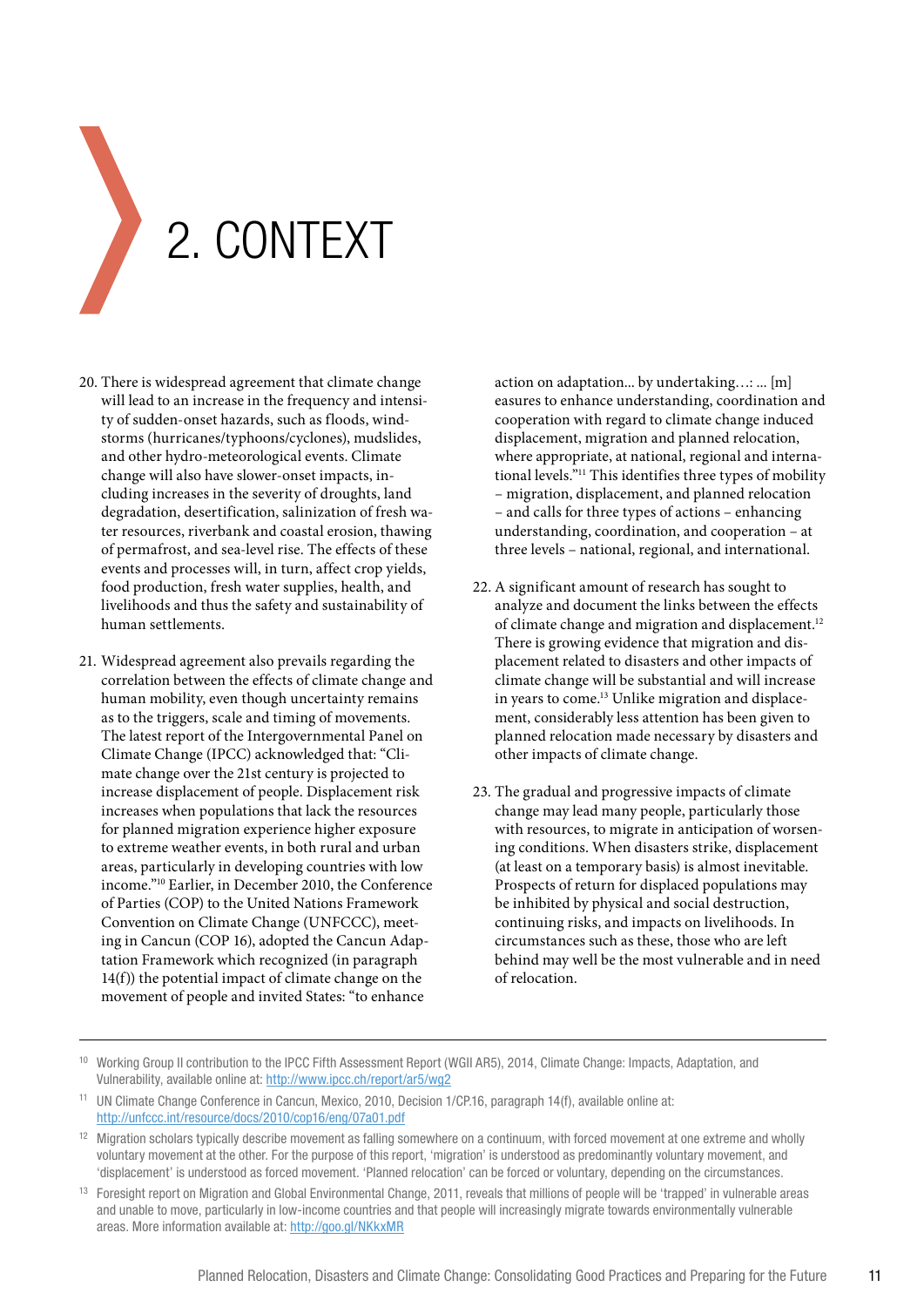- 24. The extent to which disasters and other impacts of climate change will necessitate planned relocation will depend on other environmental, social, cultural, political, and economic factors and the degree to which governments and affected communities can adapt and respond.
- 25. Planned relocation is already occurring in some parts of the world (e.g. Fiji). In other parts (e.g. Alaska), affected populations are pressing authorities to assist them to relocate. Since more and more people live in regions and locations highly vulnerable to disasters and other impacts of climate change, planned relocation, together with migration, has an important role to play in future strategies to respond and adapt to such impacts. Accordingly, States may use planned relocation as a potential policy option to protect affected populations.
- 26. Planned relocation may be needed in the following circumstances: (a) where people are living in areas prone to sudden-onset hazards, such as those identified in paragraph 20; (b) because their livelihoods and settlements are threatened by the slow-onset effects of climate change such as those identified in paragraph 20; (c) because their State or parts of their State face destruction from the effects of climate change (e.g. small island States facing sea level rise); and (d) due to mitigation and adaptation projects associated with climate change (e.g. dams for hydropower and water storage, biofuel and forest plantations, seawalls, coastal defenses, dykes, irrigation schemes, water reallocation projects, etc.).<sup>14</sup> While all these categories were discussed, much of the consultation centered on the first two, although guidance would be relevant to all.

<sup>14</sup> Warner, K., Afifi, T., Kälin, W., Leckie, S., Ferris, B., Martin, S. F. and D. Wrathall, 2013. Changing climates, moving people: Framing migration, displacement and planned relocation, Policy Brief No. 8. Bonn: United Nations University Institute for Environment and Human Security (UNU-EHS).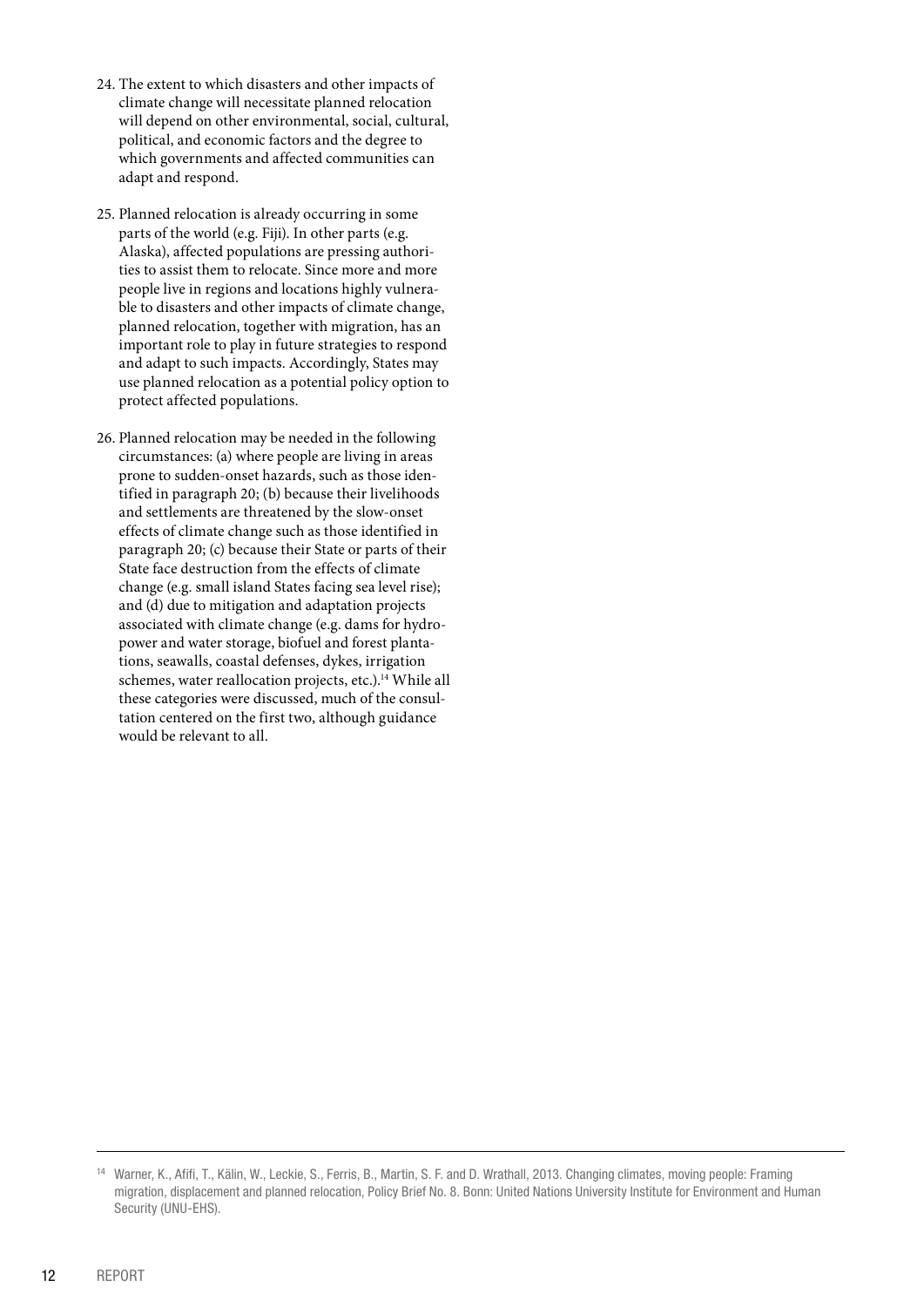<span id="page-12-0"></span>

- 27. As a preliminary matter, the meanings ascribed to 'planned relocation', 'evacuation', and 'resettlement' for the purposes of this report are detailed in Box 2.
- 28. The consultation highlighted the need to develop a common understanding of these fundamental terms. This is essential to ensure that policy approaches are developed consistently and appropriately and that subsequent actions are based on shared assumptions.
- 29. 'Planned relocation' is not a term of art, notwithstanding its inclusion in paragraph 14(f) of the Cancun Adaptation Framework. 'Relocation' and 'resettlement' are often used interchangeably, and frequently alongside 'displacement' and 'migration', to describe forms of mobility, with little dissection of their independent meaning.15 Slippages between 'relocation', 'planned relocation', 'assisted relocation', 'preemptive relocation', 'resettlement', 'evacuations', and 'displacement' are common in the literature and in practice, even though the contexts in which they are discussed reveal they are not synonymous. These terms have different meanings depending on the discipline, conceptual background, or vantage point from which they are approached. For humanitarian actors, for example, 'resettlement' is almost always associated with refugee resettlement to third countries, whereas for those working in the development arena, 'resettlement' or 'involuntary resettlement' is associated with relocating populations in the context of development projects.
- 30. Sensitivity to the potential negative connotations associated with certain terms and their relevance to individual and community notions of identity, should be borne in mind when crafting and settling on the meaning and content of applicable terms. Historical and cultural contexts influence individual and community receptiveness to their association with specific terms. In Bangladesh, for example, the term 'relocation' is problematic because it is associated with the violent conflict that occurred when people were moved to the Chittagong Hill Tracts.
- 31. Informed by the Background Paper, the general descriptions for 'evacuation' and 'resettlement' included in Box 2 evolved from the discussions, although no firm consensus emerged. There were two inconsistent views on the meaning of 'planned relocation'. While most participants agreed that 'planned relocation' is ordinarily instigated, supervised, and carried out by the State or under its responsibility, or carried out by communities in their own interests, in coordination with the State, or suggested or petitioned for by communities and put into practice by the State, differences of opinion arose with respect to the following:

**a.**In one view, planned relocation was understood as an overarching term describing physical movement. Under this approach, evacuation was understood as encompassing the temporary, very short-term relocation of persons, without resettlement (as defined in Box 2), and related to moving people out of harm's way in the face of an imminent hazard. Longer-term or permanent relocation, accompanied by resettlement, was also encompassed by the umbrella term of planned relocation.16

<sup>&</sup>lt;sup>15</sup> Different forms of human mobility stand in the continuum from completely voluntary movements to completely forced movements. For the purpose of this report migration is understood as predominantly voluntary, and displacement is understood as a non-voluntary movement. For a better understanding of the three terms mentioned in paragraph 14(f), see Warner, K., Afifi, T., Kälin, W., Leckie, S., Ferris, B., Martin, S. F. and D. Wrathall, 2013, Changing climates, moving people: Framing migration, displacement and planned relocation, Policy Brief No. 8. Bonn: United Nations University Institute for Environment and Human Security (UNU-EHS).

<sup>&</sup>lt;sup>16</sup> Planned relocation remains however context specific. In the case of Fiji for example, relocation of communities is voluntary and permanent.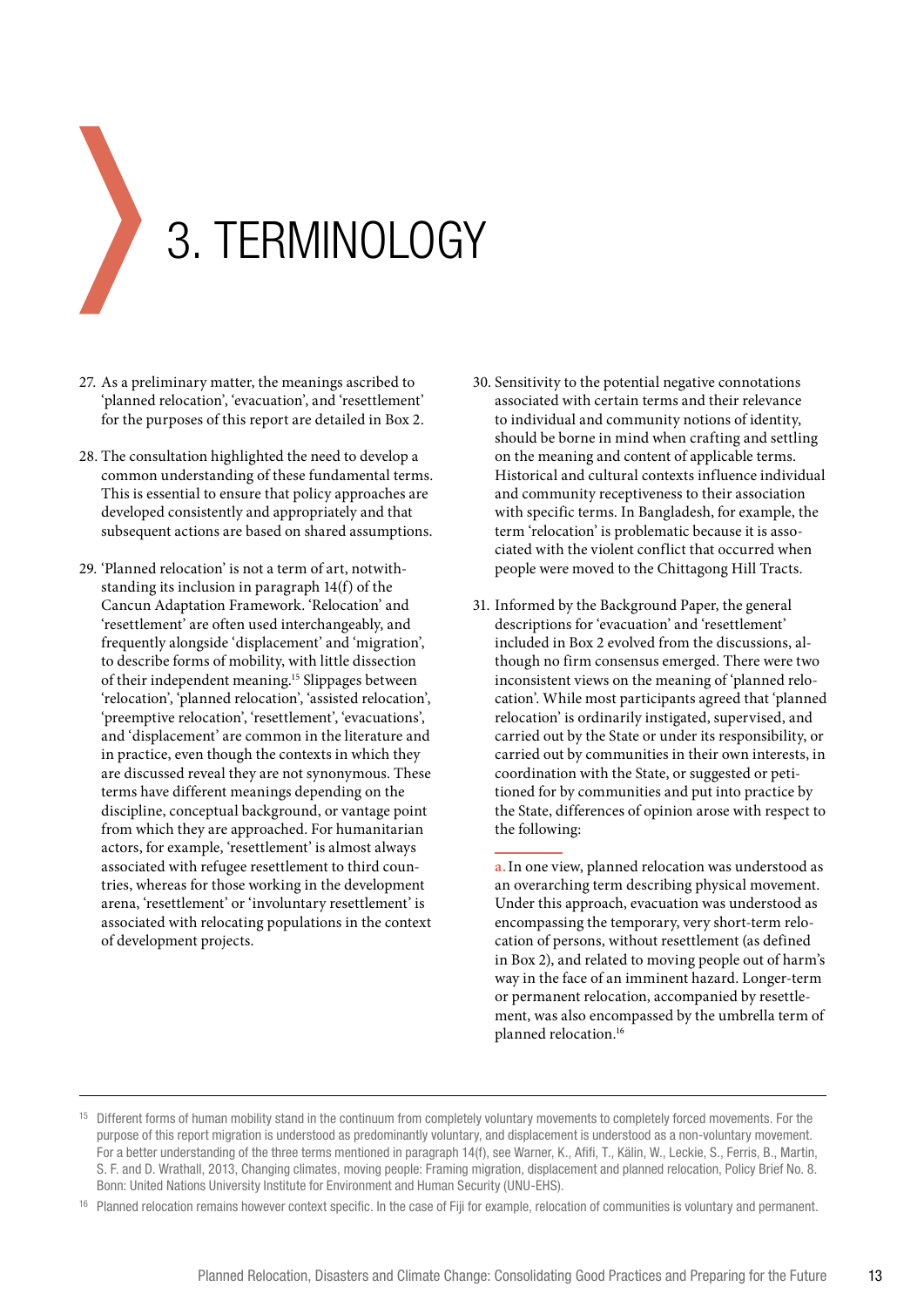b.In another view, the three terms—evacuation, resettlement, and planned relocation—were distinct. Relocation (which was also regarded as temporary) would occur after an evacuation, but might not be followed by a process of resettlement (as defined in Box 2). $17$ 

- 32. As States begin to operationalize paragraph 14(f) of the Cancun Adaptation Framework, further clarity is needed on the precise meaning of 'planned relocation', 'evacuation', and 'resettlement' and their relationship to each other (as well as their relationship to 'migration' and 'displacement'). Local and national contexts and experience should inform the attribution of a common meaning to these terms. The temporal dimension embedded in these terms, namely whether they encompass temporary, longerterm or permanent movement, may be a key basis for distinguishing between them.
- 33. While, in general, the term itself might be neutral, planned relocation might be pursued in bad faith (e.g. favoring or discriminating against certain communities, engaging in land speculation, gerrymandering, etc.). This reinforces the need for clear standards on determining when planned relocation is necessary and authorized and the process that must accompany its implementation.

<sup>&</sup>lt;sup>17</sup> An illustration was given as follows: people might be evacuated from their home and taken to a school hall as an immediate place of safety. They might stay there for a week, but then school needs to recommence so at that point they are relocated somewhere else, but with the intention that their homes will be rebuilt. Thus, no formal process of resettlement is instigated. Or, there might be a situation where people are relocated temporarily so that their home can be disaster-proofed, and then move back. Again, the idea is that relocation is temporary.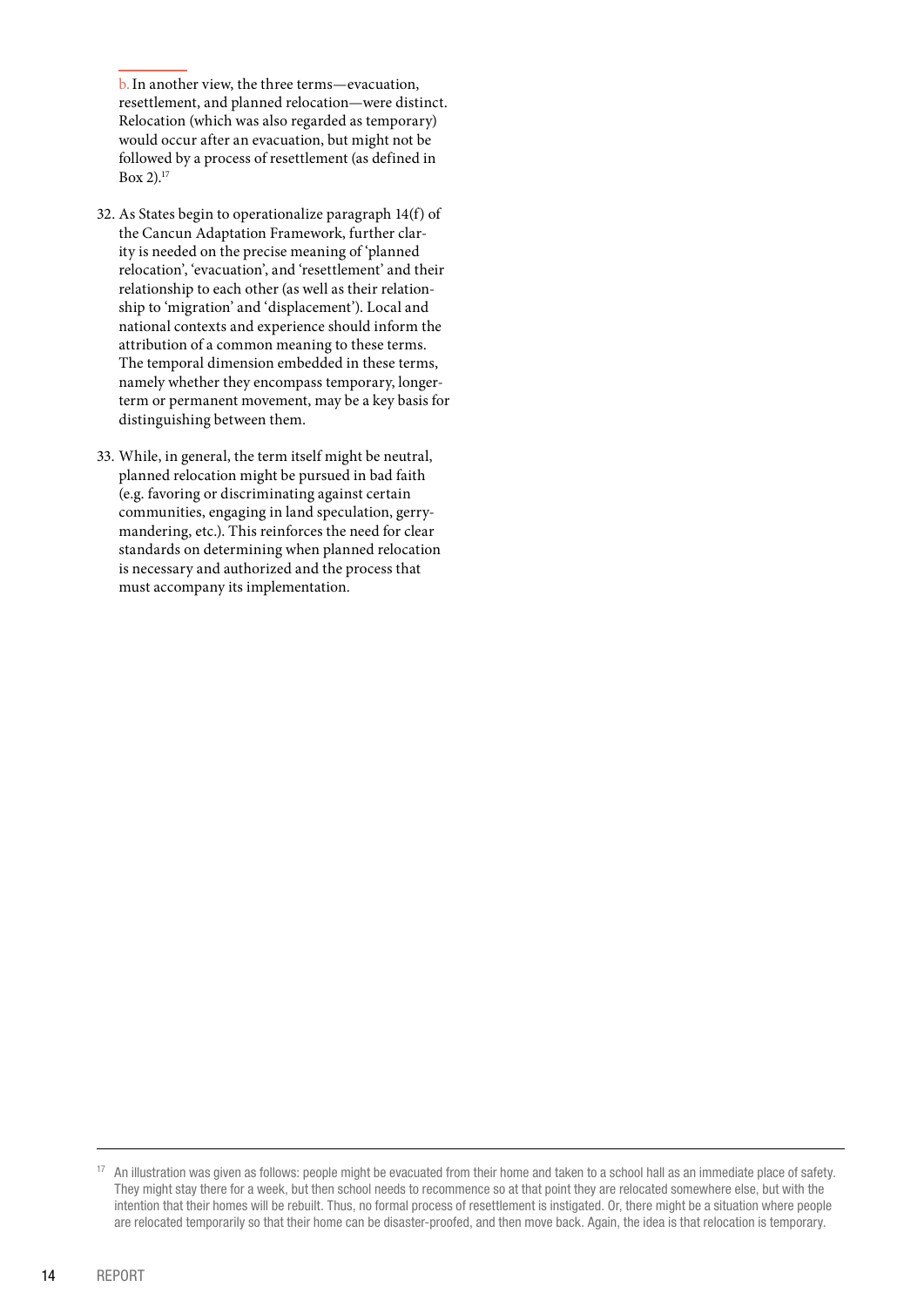# <span id="page-14-0"></span>4. LESSONS FROM PAST EXPERIENCES

34. Based on the roundtable discussions, this section draws together lessons and guidance from development-induced displacement and resettlement (DIDR), planned relocation in the context of disaster risk management, planned relocation in the context of climate change, and other historical experiences. These lessons form the foundation for the guidance elaborated in section 5.

### **4.1** LESSONS AND GUIDANCE FROM DEVELOPMENT-INDUCED DISPLACEMENT AND RESETTLEMENT

35. Development actors, particularly the multilateral development banks, have considerable experience in carrying out the resettlement of people and communities in the context of large-scale infrastructure and other projects. This is commonly referred to as DIDR<sup>18</sup>. DIDR offers lessons for undertaking planned relocation made necessary by disasters and other impacts of climate change. Experience from DIDR shows that if resettlement is not planned and implemented properly, it leads to the impoverishment of resettled people. DIDR provides insight into the questions to address and the activities that should be undertaken for relocated populations to progress to emplacement and empowerment.<sup>19</sup>

The challenge is to develop policies that support a genuine and participatory approach to planning relocation, decision-making, and implementation in order to restore the standards of living of relocated populations and preferably enhance them.

- 36. Existing evidence suggests overwhelmingly that resettled communities are worse off following DIDR, although it is acknowledged that negative experiences are frequently documented while positive experiences may have received less attention. However, if appropriately planned, financed, and implemented, planned relocation has the potential to deliver positive outcomes, provided that relevant actors recognize and seek to overcome the risks of loss, destitution, and impoverishment that may stem from mass uprooting and physical relocation.<sup>20</sup> In this sense, 'smart' indicators are necessary to measure not only the overall 'success' of planned relocation, but also improvements in specific aspects of it.<sup>21</sup>
- 37. Thayer Scudder's Four Stage Framework, which was developed to describe and analyze the displacement and resettlement process, is likely to be applicable to planned relocation made necessary by disasters and other impacts of climate change. Scudder represents the resettlement process as occurring in four stages and emphasizes how 'resettlers' can be expected to behave during each stage.
- <sup>18</sup> Some forms of development-induced displacement may be forced. Some actors refer to a subset of development-induced displacement and resettlements as 'development-forced displacement and resettlement'.
- <sup>19</sup> In India alone, development projects in the last sixty years are estimated to have displaced roughly sixty million people, some of them more than once, reducing most of them to a state of permanent poverty. In Africa in this case the building of Kariba Dam on the Zambezi River, and subsequent flooding of the Middle Zambezi Valley and the relocation of approximately 57,000 Gwembe Tonga People in 1957-1959, as documented by Elizabeth Colson, livelihoods were not built into the planning process, and community remains poverty stricken.
- <sup>20</sup> In China, for the Three-Gorges Dam project, 1.3 million people were resettled and were offered houses and compensation. Some of the resettlers recognize that their conditions are probably better than if they had to migrate on their own. Other potential benefits include improved health outcomes, access to new sources of income, creation of new income-generating activities, improved mobility, etc. In the Unites-States, renowned universities offered scholarships following hurricane Katrina to give opportunities for hurricane-affected youth. In Alaska, communities promoted skills training for community youth to enable them to gain marketable skills and participate in rebuilding of communities in new locations. In the context of Carteret Islands, one important factor has been to use relocation as an opportunity to reduce impoverishment.
- <sup>21</sup> Success could be measured by the degree to which the community comes to constitute a socially and culturally integrated residential unit that is capable of sustaining itself in a reasonably equitable manner and is able to deal with an array of social and environmental stressors within a certain range of variation without experiencing major disruptions or loss of functionality in terms of the maintenance of social services, well-being, and human rights. In other words, it becomes a resilient community. Obviously, this is the kind of ideal that will probably never be achieved in reality, but we could discuss 'success' in terms of how far or how close a community comes in achieving such a condition. It could be evaluated in terms of adequate and appropriate housing and service delivery, economics and livelihoods, politics and power relations and structures, participation as an autonomous party in regional networks, collective environmental impacts, cultural and social integration (community institutions and networks, ethnic and gender relations, social conflict/consensus, issues of substance abuse, etc.).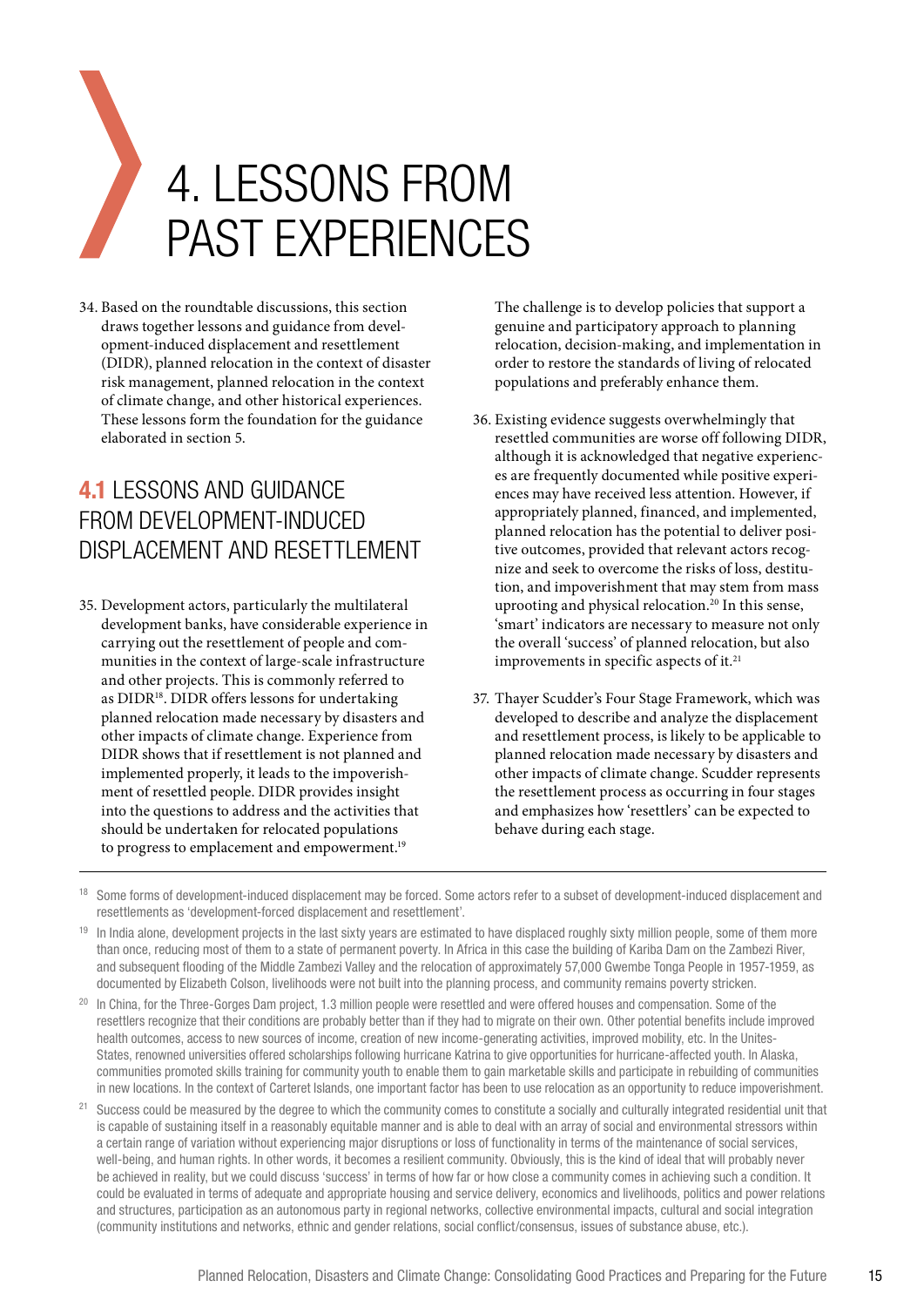**a.**Stage one, prior to physical movement, requires planning for resettlement and recruitment of the community to be resettled, including creating enabling conditions;

**b.**Stage two involves coping with the initial drop in living standards that tends to follow removal;

**c.** Stage three involves initiating economic development and community-formation activities;

**d.**Stage four involves handing over a sustainable resettlement process to the second generation of resettlers and non-project authority institutions.

Community consultation and participation is crucial to all four stages.

- 38. The Impoverishment Risks and Reconstruction (IRR) model, developed by Michael Cernea, identifies eight fundamental and recurrent impoverishment risks in DIDR, which are likely to be pertinent to the present context as well. These risks are: landlessness, homelessness, joblessness, marginalization, food insecurity, increased morbidity, loss of access to common property resources, and social disarticulation. The extent, severity, manifestation, and effects of each of these risks will differ among different cohorts of the population. Advance recognition of the IRR risks is indispensable for predicting, diagnosing, and resolving the problems associated with planned relocation made necessary by disasters and other impacts of climate change and should therefore be factored into strategies, policies, and planning efforts.
- 39. Other risks that also need to be considered in longterm strategic planning include those particular to each region, State, location, context, and gender, as well as risks associated with the loss of physical security and secondary movements.<sup>22</sup>
- 40. Lessons from DIDR also suggest that in carrying out planned relocation, adequate attention should be accorded to the risks of psycho-socio-cultural (PSC) impoverishment inflicted by resettlement. If resettlement is undertaken in a mechanical manner, with a focus on logistics and little regard for loss of place and social geometry<sup>23</sup> that accompanies it, then the smooth establishment of a new community is likely to be impeded. This will spawn a secondary set of problems. Resettlement should enable affected people to

answer three primary questions: Who are we? Where are we? How do we relate to one another? Pre-displacement routine culture may not be recovered, let alone restored, but it can be re-created in the new destination by reinterpreting 'the old' in the context of 'the new'. A good example is where resettled communities have reused the names of streets, squares, place names, and landmarks in their 'new' communities.

- 41. Specific elements that have proved crucial for the success or failure of DIDR projects, and which have potential relevance for the disaster and climate change contexts, include: careful and advanced planning, choice of site for resettlement, design and layout of the new settlement, housing design, materials and construction, land tenure, livelihoods and income restoration, access to health and education services, effective community involvement including consultation with and participation of affected populations, due regard for the needs of host communities and those who remain behind, local capacity, transparency, accountability, adequate and sustained financing, sharing of benefits, conflict resolution and redress mechanisms, national-level structures including legal frameworks, and strategies that are community appropriate to avoid cultural dislocation, loss of cultural identity and distinctiveness, and loss of traditional ways of living.
- 42. A range of existing international and national policies and laws, used in the context of DIDR, have the potential to provide guidance for planned relocation made necessary by disasters or other impacts of climate change.24 Negative outcomes in DIDR frequently arise, in part, from the failure to enforce existing policies and laws and from limitations in government capacity. This is despite guidance, operational directives, and lessons learned through experience. These issues, together with research, monitoring, and analysis and evaluation of impacts, should be addressed to improve outcomes in the disaster and climate change contexts.
- 43. The critical differences between DIDR and planned relocation made necessary by disasters and other impacts of climate change should be understood so that lessons and guidance from DIDR can be appropriately adapted. Differences include:

<sup>22</sup> Indeed, secondary or cyclical displacements may become a by-product of ineffective adaptation strategies to address original situations, as well as a consequence of the failure to sufficiently plan ahead in areas such as food security, spatial planning, or resource management, all of which may be put under additional pressure by the effects of climate change.

<sup>&</sup>lt;sup>23</sup> This is the socially constructed spatio-temporal order that anchors 'routine culture' and identity. See Theodore E. Downing and Carmen Garcia-Downing, 2009, Chapter on Routine and Dissonant Cultures, Development and Dispossession: the Crisis of Development Forced Displacement and Resettlement, in Anthony Oliver-Smith (ed.), Santa Fe: SAR Press. Pp.225-254

<sup>&</sup>lt;sup>24</sup> These include: The World Bank's Operational Policy on Involuntary Resettlement and Best Practice, available at: http://goo.gl/xyyMm5; The International Finance Corporation (IFC) Resettlement Handbook, available at: http://goo.gl/F7C8Uz; The Asian Development Bank (ADB) Handbook on Resettlement, available at: http://www.adb.org/documents/handbook-resettlement-guide-good-practice, as well as guidelines by the World Commission on Dams (2000), available at: http://www.unep.org/dams/WCD and the Equator Principles (2003), available at: http://www.equator-principles.com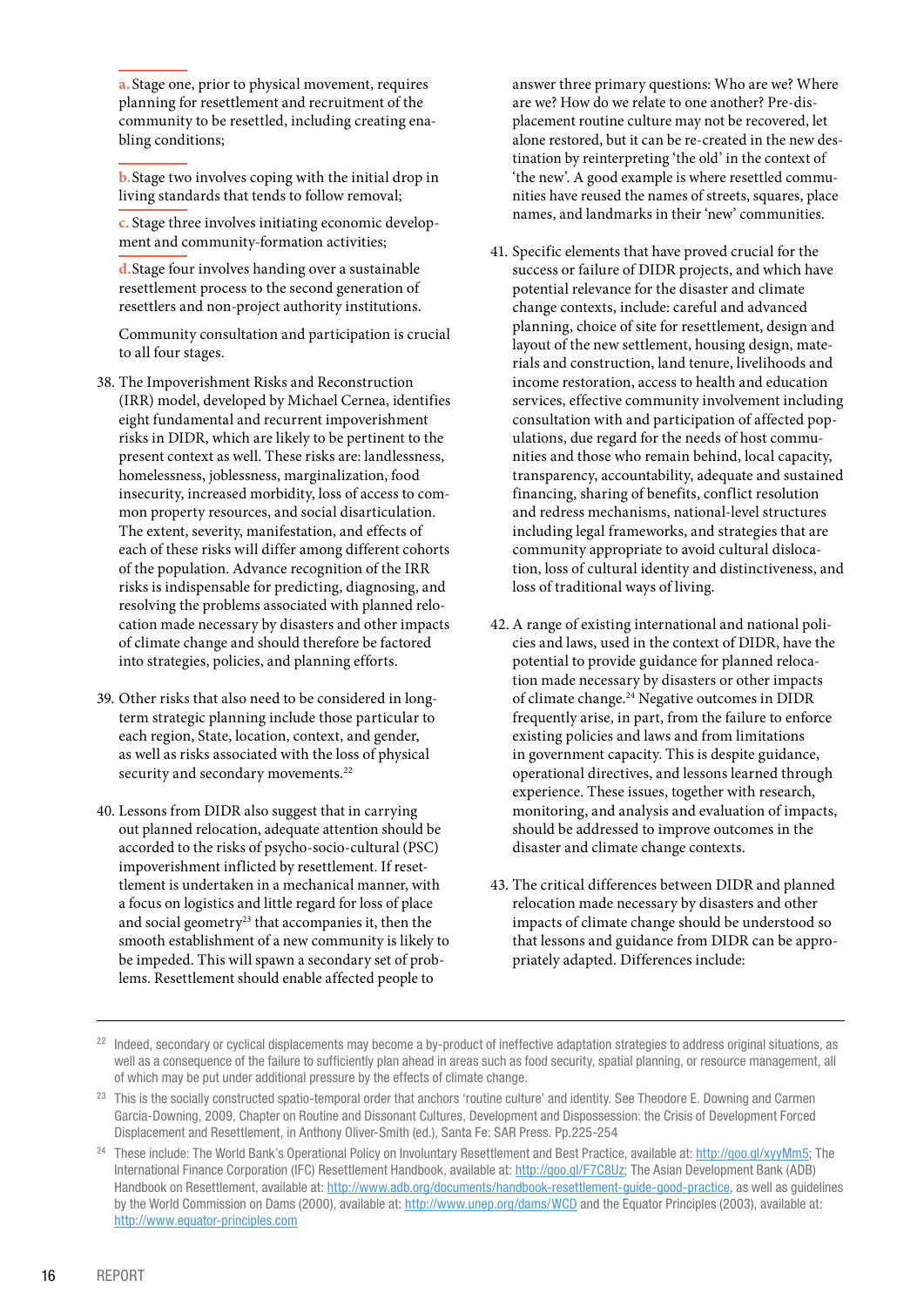<span id="page-16-0"></span>**a.**The limited evidence and lack of certainty regarding risk exposure that may underpin decisions on planned relocation, which leaves room for independent choice about whether to relocate. In contrast, resettlement in the context of DIDR is a compulsory prerequisite for project execution.

**b.**Planned relocation will generally be undertaken for the benefit of the population being resettled. This is not necessarily the case with DIDR.

**c.** DIDR has the capacity to mobilize significant funding, particularly if multilateral and regional banks finance projects. This provides incentives for States to comply with conditions for resettlement that go beyond bare minimum standards. Questions remain as to the extent to which funding may be available and accessible to undertake planned relocation in the context of disasters and other impacts of climate change, but experience to date indicates that it is an expensive undertaking, even for small groups, and will be extremely resource-intensive.

### **4.2** LESSONS AND GUIDANCE FROM PLANNED RELOCATION IN THE CONTEXT OF DISASTER RISK MANAGEMENT

- 44. Lessons can also be gleaned from planned relocation undertaken in the context of disasters (referred to as disaster-induced displacement and resettlement by development practitioners). It can be a preventative strategy to reduce exposure to disasters. In Latin America, for example, such planned relocations have sought to diminish damage, losses, and impacts caused by disasters in both monetary and non-monetary terms.
- 45. Evidence on planned relocation as a disaster risk management strategy indicates that many practices and lessons are shared with DIDR. Among the challenges hampering better outcomes are: lack of national legal frameworks to plan and implement planned relocation properly (e.g. often only owners with legal titles are recognized and economic losses unrelated to land and structures are not compensated); weak capacity due to high turn-over of staff; lack of experts, documentation, and systematization of outputs and outcomes; the absence of a long-term

vision; inadequate funds and sources of funding; poor institutional structures and political leadership; and problems in implementation.<sup>25</sup>

46. Lessons from planned relocation implemented as a disaster risk management strategy indicate that it provides opportunities to save lives and assets and improve the standard of living in high-risk areas, if articulated into a comprehensive risk management strategy and planned and implemented properly.<sup>26</sup> It is important that efforts to protect the lives and assets of those exposed to disasters and the other impacts of climate change do not make communities more vulnerable to other social, economic, or cultural risks associated with planned relocation.

### **4.3** LESSONS AND GUIDANCE FROM PLANNED RELOCATION MADE NECESSARY BY THE IMPACTS OF CLIMATE CHANGE AND OTHER HISTORICAL EXPERIENCES

- 47. Of the limited literature and evidence on planned relocation made necessary by slow-onset impacts of climate change,<sup>27</sup> as well as historical examples of cross-border community relocations,<sup>28</sup> matters such as the right to self-determination, the preservation (and politicization) of identity and culture, and the right to control resources have emerged as key issues. Control over the decision to relocate, perceptions surrounding it, and the underlying historical and political contexts, can be fundamental to how relocation is understood and embraced—by the relocated community, by the receiving community, and the community left behind.
- 48. At present, some communities that have relocated or are in the process of relocating due to slow-onset impacts of climate change have initiated the relocation process themselves (e.g. Alaska, Fiji). In this context, guidance is needed regarding at what point slow-onset impacts of climate change render conditions such that government-led planned relocation is required in order to protect human health, safety, and welfare. In other words, at what point do governments have a responsibility to relocate individuals and communities?<sup>29</sup>

- <sup>28</sup> There are three known case studies in the Pacific: the relocation of Banabans from Ocean Island to Rabi, Fiji; the relocation of some Vaitupuans to Kioa, Fiji; and the relocation of some Gilbertese to the Solomon Islands.
- <sup>29</sup> In the context of seasonal floods and drought-prone areas, which may be considered as slow-onset by some actors, governments are initiating relocation programs (e.g. Vietnam, China) that may shed further light on these questions.

<sup>&</sup>lt;sup>25</sup> Elena Correa, Fernando Ramirez and Haris Sanahuja, Populations at Risk of Disaster: A Resettlement Guide, synthesizes 25 years of DIDR practice and applies them to the disaster context. Elena Correa (Ed.), Preventive Resettlement of Populations at Risk of Disaster: Experiences from Latin America, analyzes and examines resettlement carried out as a preventative measure in Latin American States.

<sup>26</sup> Ibid.

<sup>&</sup>lt;sup>27</sup> Robin Bronen, Climate-Induced Community Relocations: Creating an Adaptive Governance Framework Based on Human Rights Doctrine, NYU Review of Law and Social Change vol 35, 2011, pp. 356-406.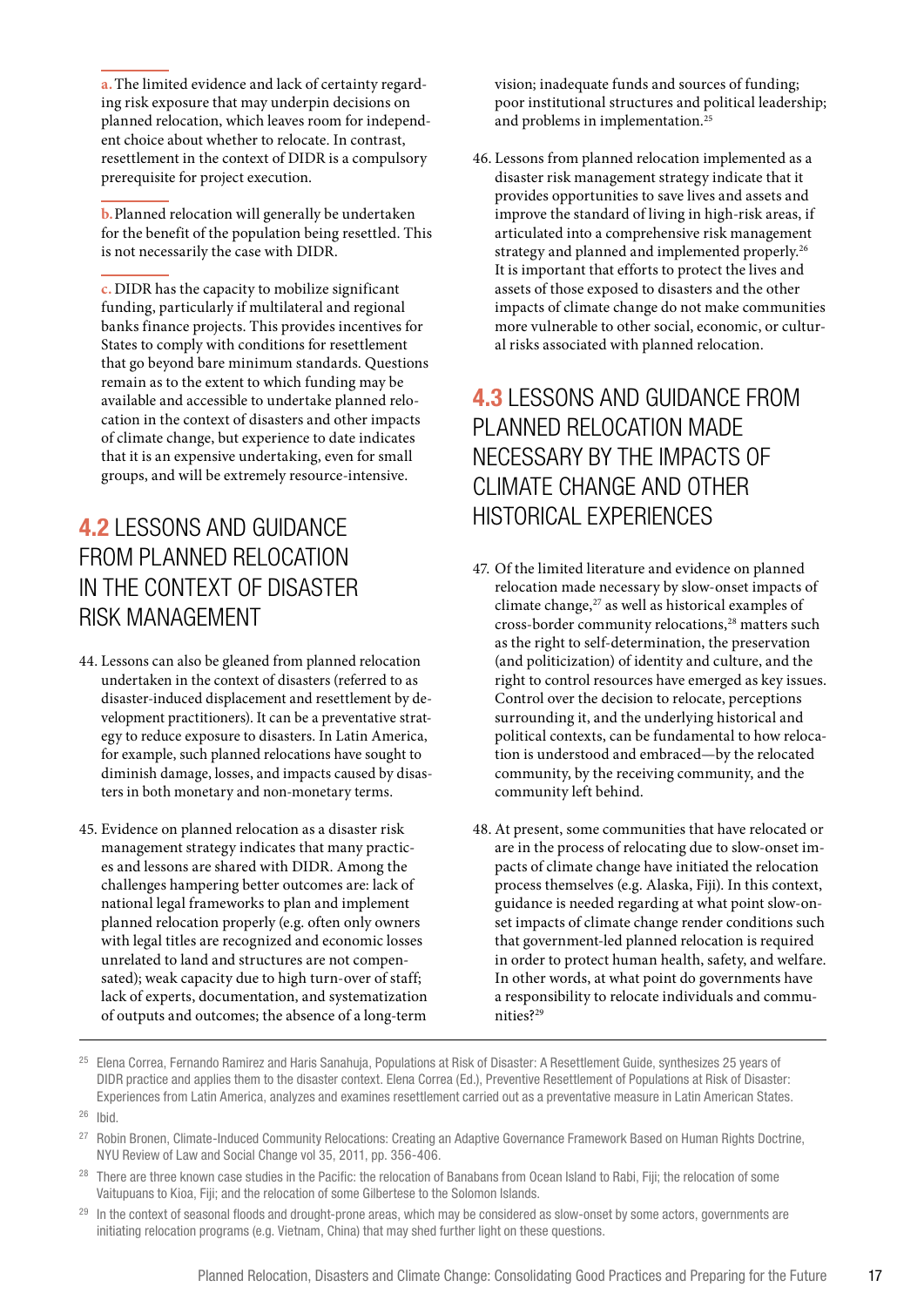### <span id="page-17-0"></span>**4.4** LESSONS AND GUIDANCE FROM EVACUATIONS

- 49. Lessons learned from evacuations are relevant to discussions of planned relocation in the context of disasters and other impacts of climate change.
- 50. Evacuation in the face of imminent harm is an accepted practice among States. National disaster management and civil protection frameworks and experiences boast a rich array of information on specific aspects of evacuations. Topics addressed by these frameworks include planning, assessing and mapping at-risk populations; informing the public; understanding the evacuation zone; disseminating warning messages; evacuating people; and identifying and managing evacuation centers/sites and solutions (typically return to communities).<sup>30</sup>
- 51. Assessments and evaluation of evacuations identify factors and challenges to take into consideration in planning and managing evacuations. The draft multi-stakeholder negotiated Comprehensive Planning Guide for Mass Evacuations in Natural Disasters (the MEND Guide) incorporates national experiences and lessons into a global guidance document for States on planning evacuations.<sup>31</sup> Documents and tools developed by international agencies, such as the IASC Guidelines on Protection in Natural Disasters, the Guiding Principles on Internal Displacement, and those relating to camp management in the humanitarian context, are also relevant to (and contain specific guidance on) evacuations.<sup>32</sup>
- 52. In contrast, there is very limited guidance on situations of protracted displacement following an evacuation, particularly in the event that the place of origin is no longer habitable. This issue is also not

commonly addressed in disaster management contingency planning strategies and guidance.

53. Experience and guidance relating to evacuations hold lessons for carrying out planned relocation, whether it is undertaken before a disaster, following a disaster, following evacuation, or in the context of other impacts of climate change. Experience from evacuations is particularly valuable to the extent it pertains to measures to ensure that planned relocation is carried out in a manner that fully protects, respects and accommodates the needs and rights of affected people. The key differences between these situations should be borne in mind when analyzing materials on evacuations and extrapolating guidance for planned relocation. For example:

**a.**Potentially longer lead times in slow-onset impact scenarios will provide greater scope for planning, effective consultation with, and participation of, affected communities, site selection, etc. although, they may lack the clearer signals of more dramatic events;

**b.**When planned relocation follows evacuations, factors such as the need for transitional shelter,<sup>33</sup> attention to loss of documentation and possessions, continuation of humanitarian and livelihood assistance pending resettlement, and family tracing and reunification processes, etc. may be necessary;

**c.** The complexity of planned relocation means that a more extensive cross section of government actors will need to be engaged as compared with evacuation, which is usually led and facilitated by a more limited set of government actors;

**d.**Evacuation, which is generally less costly than planned relocation, is more often anticipated in national budgets or funded by humanitarian agencies.

<sup>32</sup> IASC Operational Guidelines on the Protection of Persons in Natural Disasters provides useful information on evacuation preparedness measures. The Sphere Standards articulate guidance on minimum emergency standards in sectors such as shelter and nutrition, available at: http://goo.gl/AW5iNf. Tools and the Toolkit from the Global Cluster on CCCM are also likely to provide valuable guidance on evictions including the Basic Principles and Guidelines on Development-Based Evictions and Displacement, Annex 1 of the Report of the Special Rapporteur on Adequate Housing as a Component of the Right to an Adequate Standard of Living, UN Doc A/HRC/4/18 (2007), available at: http://www.ohchr.org/Documents/Issues/Housing/Guidelines\_en.pdf

<sup>33</sup> Displaced people are often housed in public buildings such as schools in the immediate aftermath of a disaster, posing conflicts of interest in returning children to school as quickly as possible, while at the same time identifying safe, suitable housing for displaced populations pending a durable solution or a planned relocation process. For guidance on the principles and good practices for managing this challenge, see the Global CCCM Cluster Collective Centre Guidelines, available at: http://goo.gl/YPtSMM

<sup>&</sup>lt;sup>30</sup> In Japan, after a disaster strikes, people are displaced to evacuation centers, then to transitional centers and then to permanent housing. The Government also carries out 'land banking' exercises to pre-identify land for relocation in the event that those evacuated are not able to return home.

<sup>&</sup>lt;sup>31</sup> The MEND Guide, developed within the CCCM Cluster with input from governments and disaster management and humanitarian communities, provides considerations and a template to assist planning bodies at national, regional, and municipal levels, both urban and rural, in the development of evacuation plans in accordance with emergency management principles. It incorporates considerations, best practices and guidance from a wide range of different sources and from a variety of States to provide a generic template for creating an evacuation plan. The Guide, which proceeds on the assumption that evacuation is needed (i.e. risk assessments have been undertaken), is underpinned by the principle that evacuations should be used as a last resort and should not expose people to greater risks than sheltering from danger. The 'mass evacuation template' to be adapted to a given context covers 'preevent', 'early-warning', 'decision', 'issue warning/directive', 'evacuation' 'transitional shelter', and 'resettlement' phases detailing specific aspects to be examined under each phase. Among the issues covered are the legal bases for undertaking evacuations, bilateral agreements, roles and responsibilities, protection, etc. The Guide also incorporates case study based guidance, available at: http://www.globalcccmcluster.org/tools-and-guidance/publications/mend-guide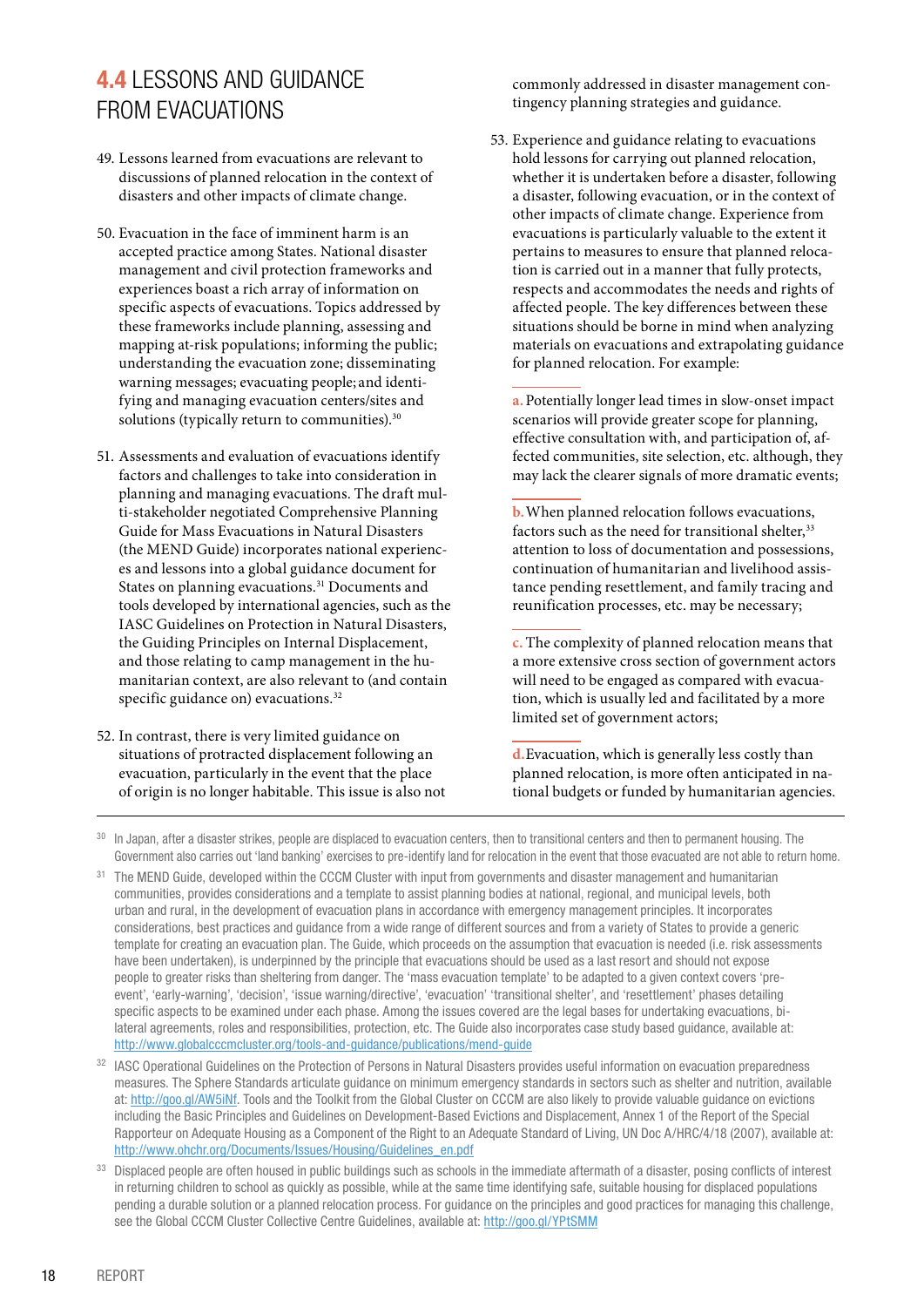# <span id="page-18-0"></span>5. ISSUES TO ADDRESS AND PRELIMINARY NON-EXHAUSTIVE GUIDANCE

- 54. Planned relocation should be a process of rebuilding and integration, enabling people to settle sustainably in a new location. In order to be sustainable, planned relocation should provide affected populations with suitable land and/or housing; access to public services like water, sanitation, electricity, and transportation; and access to social services like education and health and sources of income, livelihood and/ or employment opportunities. Other factors that are relevant to successful relocation include integration into host communities; family and community cohesion; political empowerment; land tenure, including communities' rights on forestry, fisheries, etc. ; access to common property resources or to social networks through which informal credit and other resources can be secured; and physical security. On the other hand, planned relocation should avoid social disarticulation (i.e. conflicts and social unrest: within families, among families, with authorities, and with host communities); loss of cultural, customary, and spiritual identity and places; loss of traditional knowledge; and secondary movements.
- 55. Drawing on the lessons from DIDR, disaster risk management and other experiences, this section identifies risks, issues, and tasks to be considered and addressed in any guidance for States and other actors involved in planning and undertaking relocation in the context of disasters and climate change, acknowledging that any guidance will need to be interpreted in the light of specific situations.

### **5.1** NATIONAL LEVEL

#### PLANNED RELOCATION WITHIN A STATE IS PRIMARILY THE RESPONSIBILITY OF STATE AUTHORITIES

56. Planned relocation has a bearing on diverse national entities and frameworks, including DRR, disaster management, climate change adaptation, development, land and property, etc. In this respect, roles and responsibilities for planned relocation relate to multiple disciplines, levels of government,

and actors. In carrying out planned relocation, a whole-of-government approach is necessary, although specific actors and/or institutions should be designated to take ownership and lead planned relocation. This requires coordination across different government departments as well as between different governance levels (e.g. local/provincial/ national) and the cooperation of various operational agencies. Specific guidance may also be needed on the participation and role of the military.

#### EARLY AND COMPREHENSIVE PLANNING

57. In the face of disasters and other impacts of climate change, governments should begin planning for specific relocations before they are needed. Planning involves sufficient preparations including the creation of an enabling regulatory environment and mobilization of adequate funding. Although the planning process for relocation may differ according to the context, in general, the planning process should include:

**a.**Devising a legal and scientific basis for determining when relocation is necessary and for carrying out planned relocation to ensure that the process fully protects, respects, and responds to the rights and needs of affected populations and is not carried out for overarching political, economic, or commercial reasons under the pretext of protecting people and limiting their exposure to disasters and climate-related impacts;

**b.**Laying the groundwork by raising awareness and beginning national conversations on the need for planned relocation, mobilizing support, and building high-level commitment and leadership;

**c.**Allocating or mobilizing sufficient funds;

**d.**Conducting risk mapping and settlement planning, consultations, and surveys in order to identify high-risk areas and communities that may need to be relocated;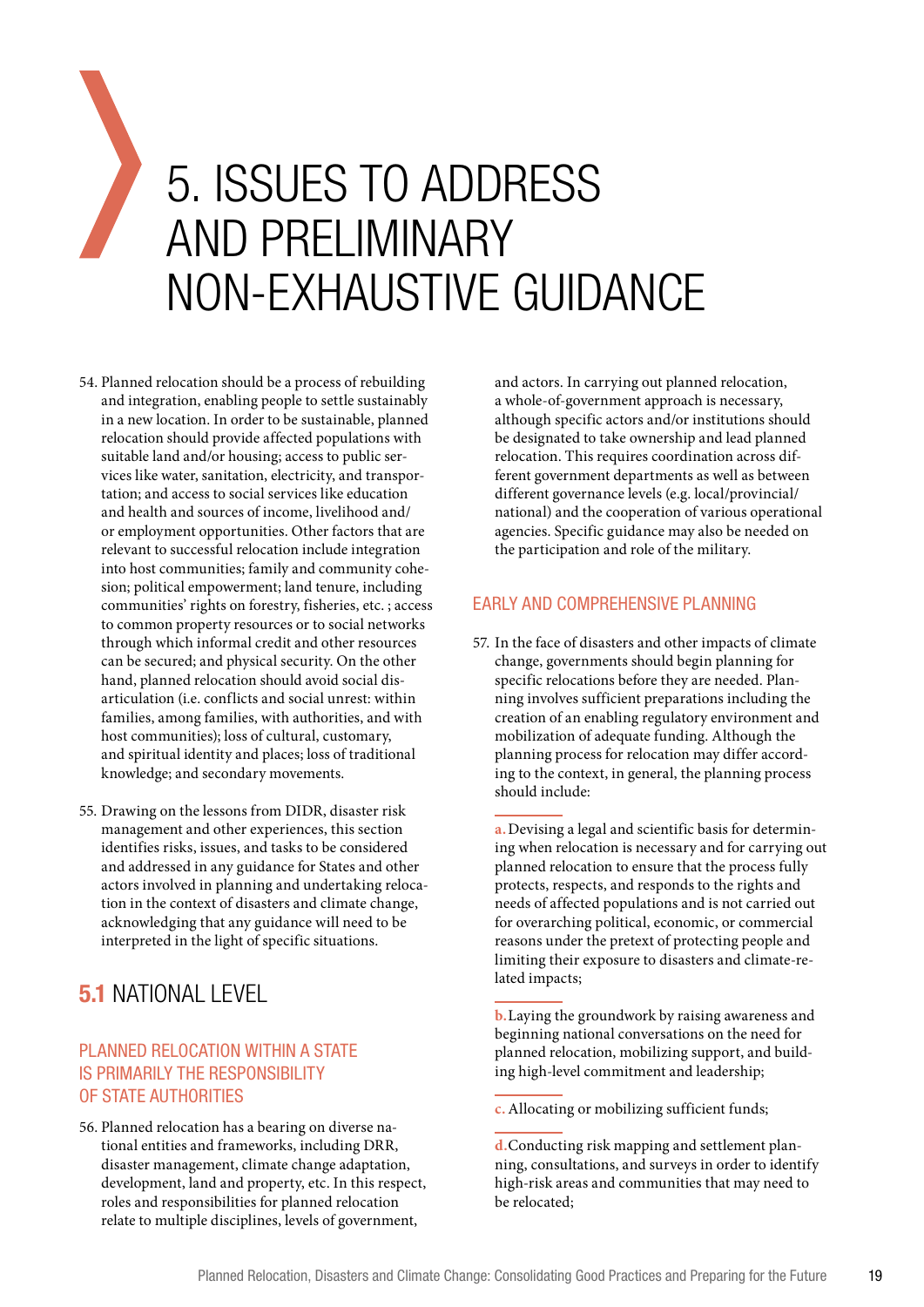<span id="page-19-0"></span>**e.** Land mapping to identify potential areas for resettlement and land banking for resettlement;<sup>34</sup>

**f.** Creating the necessary political, legal, and institutional structures to operationalize, monitor, and evaluate planned relocation (e.g. acquisition of land, transfer of title, zoning, land use, consultation, participation, compensation, restitution and accountability mechanisms). Since civil, political, economic, social, and cultural rights are all affected by planned relocation, domestic laws relating to a wide range of subject areas including land, housing, property, employment, minorities and indigenous peoples, restitution, anti-discrimination, displacement, etc. may be relevant. These domestic laws should comply with international human rights law and other applicable international law norms both in substance and in practice;

**g.**Framing planned relocation as development and, where relevant, using it as an opportunity to progress development for the relocated and the host communities;

**h.**Building necessary expertise and capacity.

#### INTEGRATING PLANNED RELOCATION INTO NATIONAL STRATEGIES AND PLANS

58. States should integrate planned relocation into disaster risk management, development, and climate change adaptation plans and strategies<sup>35</sup> (including National Adaptation Plans (NAPs)) as well as internal displacement-related frameworks. This could be undertaken by, among other things:

**a.**Mapping and identifying areas, regions, and communities vulnerable to disasters and other impacts of climate change;

**b.**Identifying and implementing measures to reduce environmental and community vulnerability and promote resilience to enable communities to adapt in situ;

**c.**Contingency planning, including alternatives to planned relocation and identifying and preparing possible relocation sites;

**d.**Using NAPs as a potential vehicle for developing relocation plans. NAPs aim to assess and reduce States' vulnerability to the impacts of climate change. NAPs are intended to be: broad and cross-cutting, cover medium- to long-term needs, integrated in national development plans, and include multiple tools that a State uses in its planning processes;

**e.** Using development planning, including land use planning, as a vehicle for relocation planning.

#### PLANNED RELOCATION AS A LAST RESORT

59. The planning process should be underpinned by the fundamental principle that planned relocation should always be a context-specific measure of last resort, based on consent. It should ideally enhance, but at a minimum restore, the living standards of relocated individuals and communities.<sup>36</sup> Planned relocation should only be implemented when no other means of adaptation are available to enhance the population's resilience and ability to remain in their original settlements, or when adequate alternatives that enable people to rebuild their lives in their communities of origin are unavailable. The process and the structures put in place to implement planned relocation must balance the State's duty to respect human rights and protect people from harm, against individual rights to freedom of movement and the freedom to choose one's residence. Planned relocation that cannot be justified as necessary to safeguard the safety and health of those affected, or by compelling and overriding public interest, may be arbitrary. States are under a particular obligation to protect against displacement of indigenous peoples, minorities, peasants, pastoralists, and other groups with a special dependency on and attachment to their lands.37

<sup>34</sup> Land banking is the practice of aggregating parcels of land.

<sup>35</sup> Fiji launched its National Climate Change Policy (NCCP) in 2012, however it doesn't specifically mention relocation as an adaptation option. The Fiji National Climate Change Summit in November 2012 decided to develop a relocation guideline as an addendum to the policy.

36 From the 1930s onwards, the colonial government of the Gilbert and Ellice Islands Colony (now Kiribati and Tuvalu respectively) sought to respond to the scarcity of land and resources on these low-lying atolls by searching for land within the Pacific to which groups of islanders could relocate. There were hundreds of internal relocations, and three cross-border relocations. These experiences in the Pacific show the potentially deep, inter-generational psychological consequences of not always successful planned relocation, which may explain why it is considered an option of last resort in that region.

<sup>37</sup> See Principle 9 of the Guiding Principles on Internal Displacement. For the international legal provisions on which this principle is based, see Annotations to the Guiding Principles, available at: http://goo.gl/r5l9kv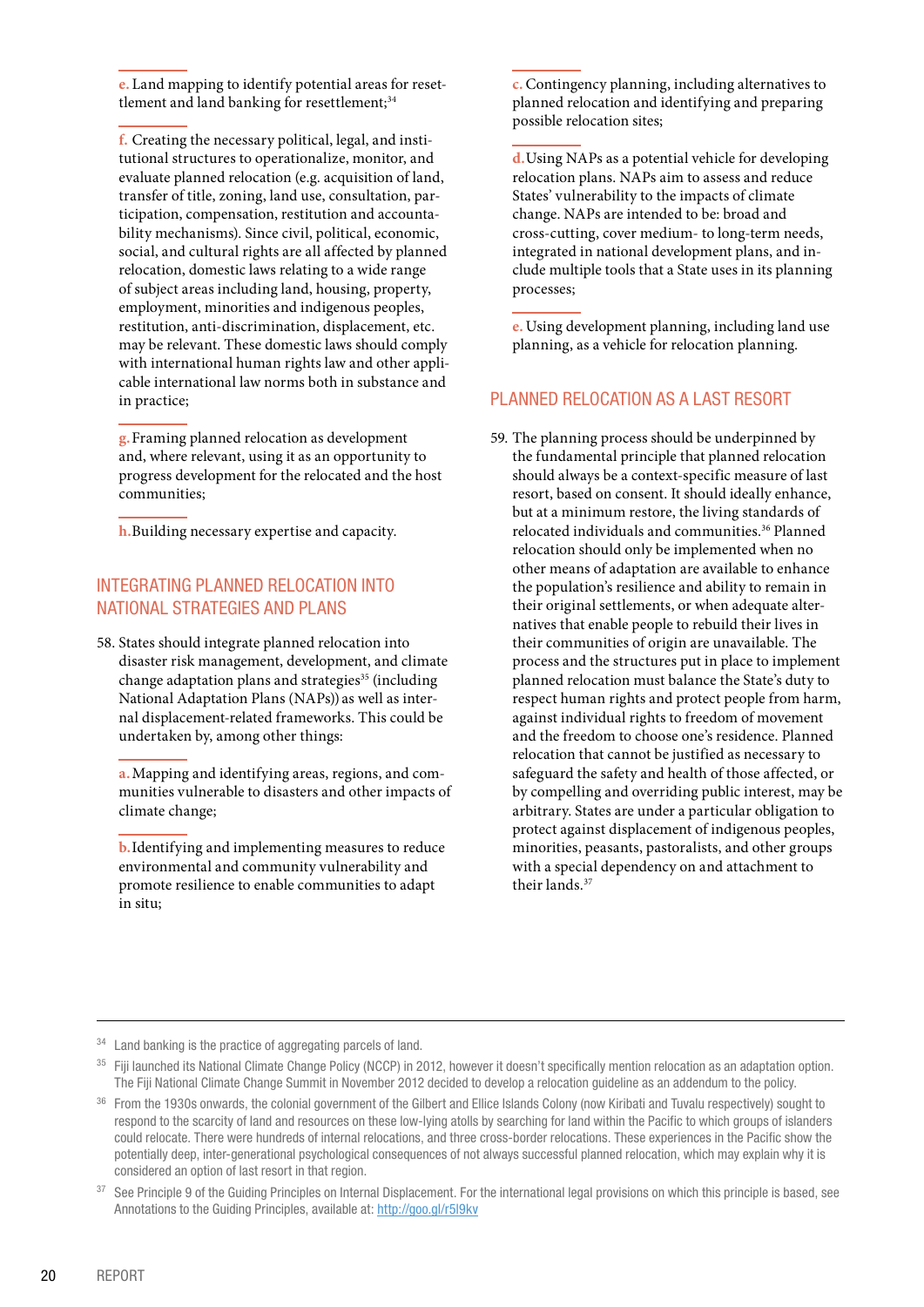#### <span id="page-20-0"></span>DECIDING TO UNDERTAKE PLANNED RELOCATION

60. How to decide when planned relocation should occur and on what basis are important threshold questions. The notion of inhabitability and the spectrum of unacceptable and acceptable levels of risk and exposure are themes that should be considered. Answers will vary based on the type of hazard and the extent of risk exposure. Individual, household and community level perceptions, reception and interpretation of risks and exposure will need to be addressed to ensure a smooth process of planned relocation.38 Decisions should, among other things:

**a.**Explore (and if reasonable, exhaust) potential mitigation and other adaptation options;

**b.**As far as possible, be based on concrete scientific, longitudinal evidence and data, evidence of progressive environmental, socio-economic, and other changes as measured through social, economic and environmental indicators,<sup>39</sup> communities' own assessments of their living conditions, and mathematical and scientific modeling and projections of impacts and vulnerability;

**c.** Draw on existing knowledge (e.g. satellite and social studies, census and demographic data), especially local and community sources;

**d.**Involve multi-stakeholder driven vulnerability and impact assessments, of individuals, communities, and environments;

**e.**Involve local and national authorities, humanitarian, development, and other experts, and affected communities.

- 61. Indicators that could inform decisions to undertake planned relocation include:
	- **a.**Imminent danger to the community;

**b.**Repetitive loss of homes and infrastructure and past evacuations (that raise concerns about the utility of rebuilding or making heavy investments in the same location);

**c.** Lack of adaptation options;

**d.**Percentage of homes destroyed or damaged;

**e.**Rate, profiles, and typology of movement out of risk-prone areas;

**f.** Socio-economic indicators pointing to impoverishment owing to growing inability to survive with traditional livelihoods;

**g.**Scientific information regarding predicted sea-level rise, erosion, and flooding;

**h.**Degradation of access to basic needs, (i.e. water, energy, food);

**i.** Disrupted access to services (i.e. education, health care).<sup>40</sup>

#### DECISION-MAKING PROCESSES AND MECHANISMS

62. In undertaking planned relocation, transparent, trust-engendering decisions need to be made regarding a range of matters, among them, the threshold questions discussed above, but also, selection of sites, site layout, compensation and restitution, etc. At each decision-making point, questions arise regarding the process for reaching and the consequences of decisions. These should be transparently addressed with contingencies for different possible outcomes. For example:

**a.**Who is the competent decision-maker (e.g. State actors in consultation with relevant communities, affected communities with the support of the State, both)?<sup>41</sup>

**b.**On what basis are decisions made (e.g. by consensus, majority, directive, criteria, etc.)?

**c.**Who is bound by decisions, particularly when they are not made by consensus?

**d.**What role should civil society play?

- <sup>38</sup> In Fiji, communities themselves have determined when their habitats are at risk of becoming uninhabitable or no longer habitable because of climate change. They approached the relevant government ministries for advice and support. The tipping point can also be assessed by the government. The government established a vulnerability and assessment tool to determine which communities are in need for relocation. See also Chapter 2. Populations at Risk of Disaster. A Resettlement Guide. Op. Cit., available at: http://goo.gl/kUqCxc
- <sup>39</sup> In Alaska, indigenous communities have been documenting changes in their environmental and living conditions for decades and the government is assisting them to learn about what is projected to happen.
- <sup>40</sup> Robin Bronen, Climate-Induced Community Relocations: Creating an Adaptive Governance Framework Based on Human Rights Doctrine, NYU Review of Law and Social Change vol 35, 2011, pp. 356-406.
- <sup>41</sup> In Alaska, the Newtok community voted 3 times to relocate. Communities made the decision that relocation was the only adaptation strategy that could protect them and made all decisions regarding relocation, including where and how relocation will occur.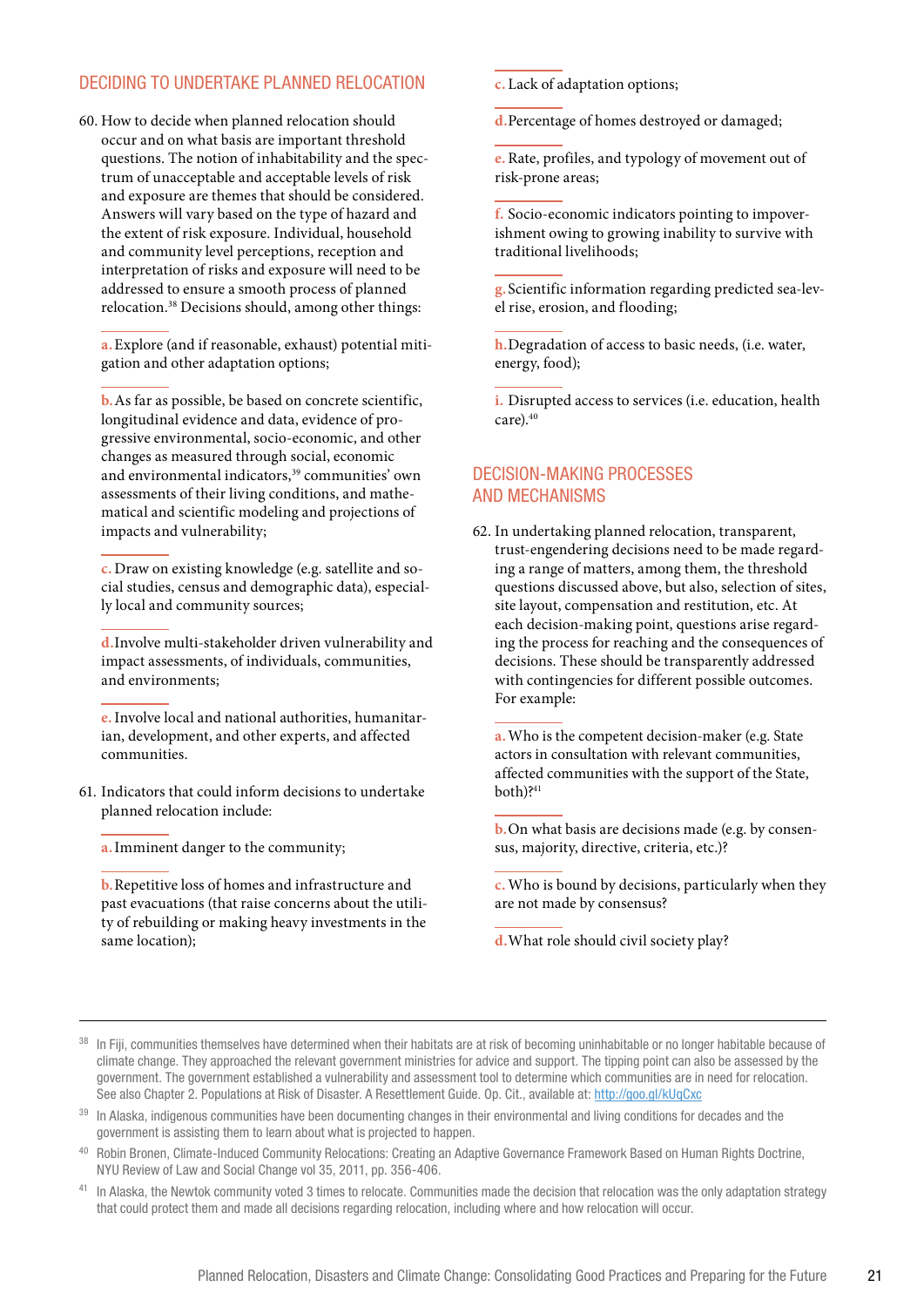#### <span id="page-21-0"></span>CONSENT, CHOICE, CONSULTATION AND PARTICIPATION

- 63. Planned relocation should only occur with the free and informed consent of concerned communities and the individuals within them.<sup>42</sup> Access to accurate, up-to-date, complete, relevant and culturally sensitive information is essential.<sup>43</sup> If consent cannot be obtained, relocation should take place only if: (a) it meets the minimum standards under international law;44 and (b) appropriate procedures are established by national law/regulation, including public inquiries where appropriate, that provide the opportunity for effective representation of the communities and individuals within them. Lessons learned from evacuations indicate that people should not be evacuated against their will unless it is: (a) provided for by law; (b) absolutely necessary under the circumstances to respond to a serious and imminent threat to their life or health, and less intrusive measures would be insufficient to avert that threat; and (c) to the extent possible, carried out after the persons concerned have been informed and consulted.45 This guidance may inform the formulation of safeguards for planned relocation.
- 64. 'Consent' is not the same as consultation and participation. These are necessary precursors to informed consent. Consultation refers broadly to the process of soliciting and listening to the opinions and perceptions of affected populations. Participation implies a deeper engagement that may include control over decision-making. Both form part of a process in which key stakeholders influence and share control over initiatives and decisions that affect them. Culturally appropriate consultative, participatory structures need to be in place to enable all sectors of a community to make informed choices and to communicate these in a transparent process. These structures should, among other things:

**a.**Involve all affected stakeholders, including individuals and communities to be relocated, new host communities, and those who remain in situ;

**b.**Involve all factions within stakeholder groups, including minorities and those who have limited access to decision-making processes (which in some communities may mean the elderly, women and children);

**c.** Ensure effective consultation with, and participation of, stakeholders at every step of the planned relocation process, including the decision to relocate, site selection, timing and modalities of relocation;

**d.**Ensure stakeholders are able to propose alternatives, including different relocation options;

**e.** Be attuned to, and accommodate, social, cultural and political contexts, hierarchies, and power structures and age, gender, and diversity aspects among stakeholders.

#### INFORMATION AND AWARENESS-RAISING AMONG COMMUNITIES

- 65. Even if procedural requirements are fulfilled and despite overwhelming evidence of risks and exposure, communities or individuals within those communities may not consent to be relocated. Uncertainty associated with the process and concerns regarding choice of site, livelihood options, loss of social networks, trauma, and distrust of authorities, among other things, influence such decisions. In some contexts, lack of understanding of risks and exposure lead to what may be regarded as 'illogical' choices. In other contexts, cultural values and traditions may also lead to decisions that could be interpreted as 'illogical'.46 Notwithstanding the challenges associat-
- 42 International Labour Organisation's Convention on Indigenous and Tribal Peoples in Independent Countries 169/1989 refers to the principle of free and informed consent in the context of relocation of indigenous peoples from their land in its article 6, available at: http://goo.gl/1rh0g; UN Draft Declaration on the Rights of IPs (UNDD) (Sub-Commission resolution 1994/45, annex) explicitly recognizes the principle of 'Free prior and informed consent' in its articles 1, 12, 20, 27 and 30, available at: http://goo.gl/TP1Ub

<sup>44</sup> As summarized in Principles 6-9 of the Guiding Principles on Internal Displacement.

- <sup>45</sup> IASC Operational Guidelines on the Protection of Persons in Situations of Natural Disasters (The Brookings Bern Project on Internal Displacement, January 2011), Principle A.1.4. See also Principles 6-8 of the Guiding Principles on Internal Displacement outlining this and other procedural guarantees in order for any relocation not to be considered arbitrary.
- <sup>46</sup> There could be some situations where indigenous people are so attached to their land that they may be unwilling to move even if they are conscious of an imminent threat and despite the fact that their living conditions could potentially be enhanced by relocation. In Viet Nam, when people refuse to be relocated they forfeit assistance from the government in case of a disaster or imminent threat.

<sup>&</sup>lt;sup>43</sup> In Fiji, in order for the government to consider a community for relocation, overwhelming consent needs to be shown by its permanent residents. A community consent letter is circulated around the community so an indication of the level of support can be established. A preliminary assessment form about the community is also filled by a representative of the community. The preliminary assessment form and the consent letter is presented to the National Relocation Taskforce Committee (NRTC) at its bi-monthly meetings. Based on the urgency for relocation as presented in the assessment form, the NRTC will mobilize its technical team to conduct a thorough survey and assessment of the community and to verify the information in the preliminary assessment form. The relocating community and the host community (if any) should participate in the planning and implementation of the relocation plan. NCCP consult with civil society partners, relevant government arms and academics.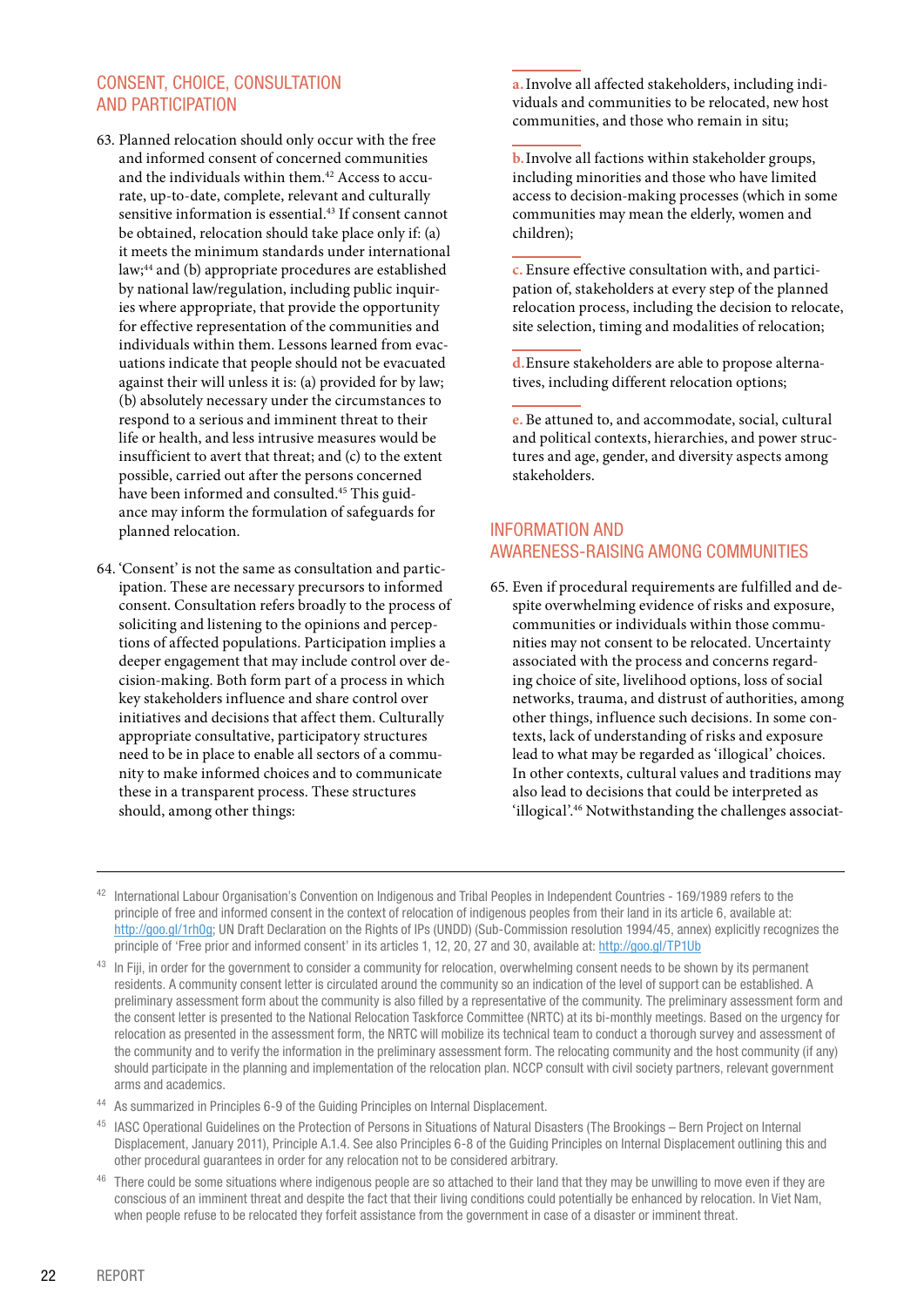<span id="page-22-0"></span>ed with conveying risks to populations in the face of uncertainty, efforts to educate relevant constituencies, through tailored and sensitive programs, should be included in NAPs. Contingencies for community or individual decisions outside the preferences of authorities should be anticipated and addressed in a rights-respecting manner.

#### HUMAN RIGHTS-BASED FRAMEWORK

66. Planned relocation should be carried out within a human rights-based framework that safeguards civil, political, cultural, social, and economic rights of individuals and communities. Guidance on planned relocation should clearly articulate the rights of affected populations, host populations, and those who remain in situ; the responsibilities of authorities and other relevant actors; and how rights and responsibilities should be put into effect in practice. Decisions on relocation must be taken by competent authorities mandated by law and effected in full respect for rights.<sup>47</sup> Safeguards are necessary to ensure rights are respected. Voting rights take on particular relevance due to the risk of disenfranchisement. The right to self-determination is particularly important for indigenous communities. Equality of treatment and the principle of non-discrimination should underpin all actions. Access to remedies for any unlawful relocation is an essential component of a rights-respecting planned relocation.

#### IDENTITY AND CULTURE

67. Planned relocation not only involves complex logistical considerations, but also profound challenges and anxieties relating to personal and community identity, social coherence, and culture, which may be inter-generational. Learning from DIDR and other historical experiences, the loss of place constitutes a disruption of social geometry.48 As noted above, States have a particular obligation to avoid the displacement of indigenous persons, pastoralists, minorities, and other communities with a special attachment to their lands.<sup>49</sup> In planning for sustainable relocation, these considerations should be borne in mind with efforts made to understand and strengthen community attachments and conceptions of identity, including through respect for traditional

ways of life.50 Planned relocation should seek to support and at a minimum not impede, affected people in the process of reconstituting social geometry so as to enable them to answer three primary questions: Who are we? Where are we? How do we relate to one another?

#### VULNERABILITY

68. Moving communities in the context of disasters and other impacts of climate change may precipitate vulnerability rather than diminish it. The record of DIDR speaks to this challenge. Relevant steps and decisions within the planned relocation process should be attuned and responsive to differential vulnerabilities that manifest more severely within communities during the process. Individuals and communities with prior exposure to disasters or other impacts of climate change are not necessarily less vulnerable. They may have a false sense of capacity or immunity to risk. Those who have failed to migrate from high-risk areas are often the most vulnerable. Addressing the different levels of vulnerability of people to different stressors should build upon local knowledge and existing strategies.<sup>51</sup>

#### HOST COMMUNITIES AND THOSE WHO REMAIN IN SITU

69. The rights, dignity, and needs of host communities, populations that remain in situ, neighbors of displaced people, and those who choose not to relocate should be respected, protected, and accommodated whenever possible. While the protection of rights is important, it is a necessary but insufficient condition for ensuring social cohesion, which is critical for the success of planned relocation. Planned relocation has the potential to exacerbate underlying tensions in communities and spark frictions and conflicts, thereby unsettling the social geometry in both relocation sites and places of origin. Effective consultation, participation, and information management with these constituencies can temper or allay these outcomes. Ensuring host communities perceive benefits from the process of planned relocation are equally relevant.

Fiji developed a vulnerability and adaptation assessment tool.

<sup>47</sup> Principle 7, Guiding Principles on Internal Displacement enumerates a number of the required safeguards for any decision for the displacement of people.

<sup>48</sup> Christopher McDowell, Understanding Impoverishment, The Consequences of Development-Induced Displacement, 1996.

<sup>49</sup> Principle 9, Guiding Principles on Internal Displacement.

<sup>&</sup>lt;sup>50</sup> In Fiji, the NRTC role is to ensure that relocated communities should be assisted in their efforts to improve their livelihoods and standard of living or at least to restore them and ensure that relocation planning, preparation, and implementation activities should be conceived and executed as sustainable development programs.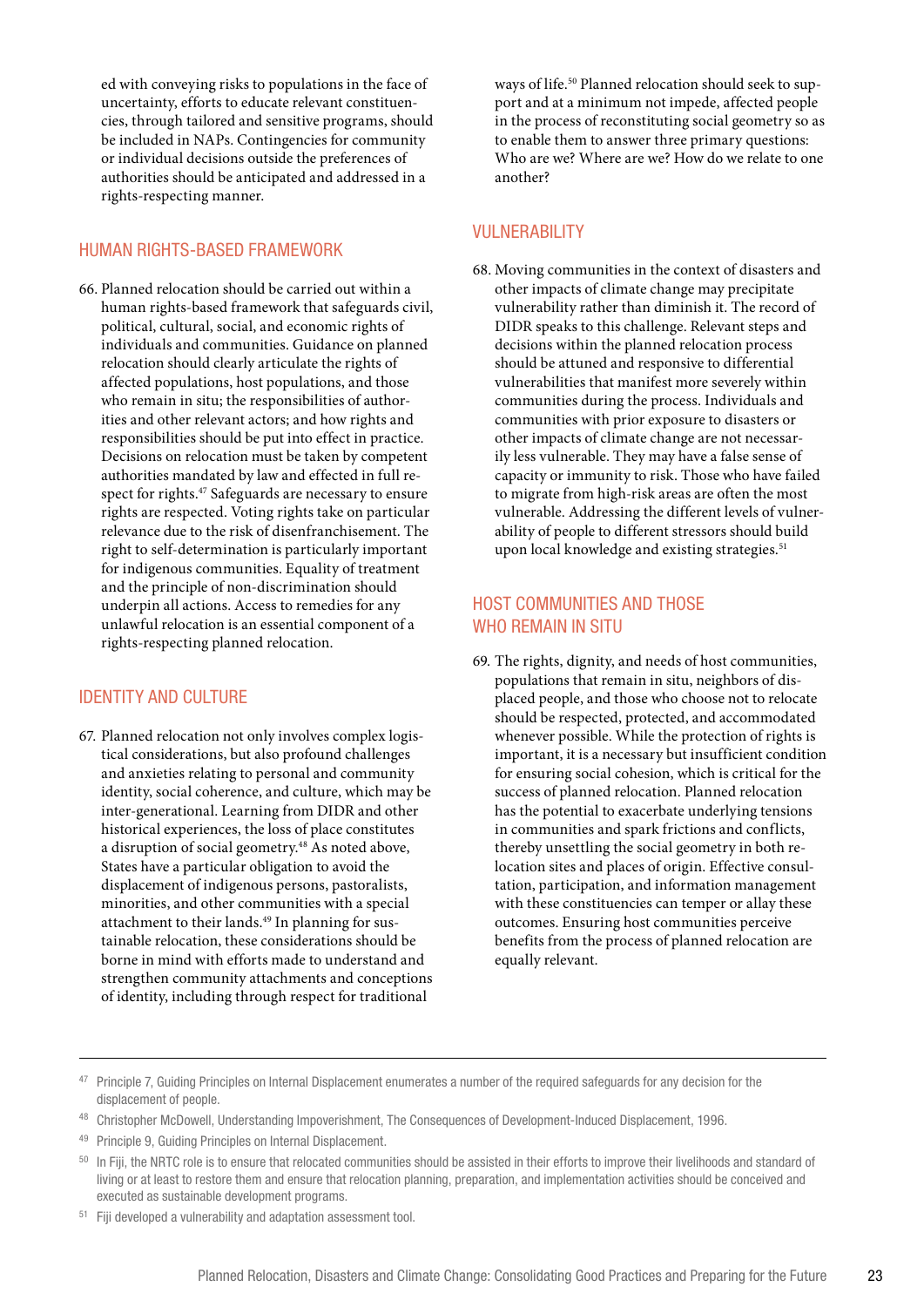#### <span id="page-23-0"></span>LAND AND LIVELIHOODS

- 70. Land is a central component of planned relocation and its role is multi-dimensional. On the one hand, the exposure of land to disasters and other impacts of climate change influences needs, prompting, in some cases, the designation of high-risk or no-build zones and creating the impetus for planned relocation. On the other hand, suitable land, with low levels of exposure to disasters and with the potential to generate sustainable livelihoods, is integral to producing successful outcomes. Standards for determining the suitability or appropriateness of land for planned relocation are lacking.<sup>52</sup>
- 71. While planned relocation from rural-to-rural settings will continue to occur, cities and urban settings now house the majority of the world's population. As the urbanization trend accelerates in the coming decades, more and more rural-to-urban and urban-to-urban planned relocations are likely.53 In urban settings, and more generally, given the increasing scarcity of land and the inability to acquire land due to customary land tenure arrangements or strict zoning, opportunities for the wholesale relocation of communities to an empty single piece of land will continue to dwindle. Communities may become divided or dispersed. These realities also mean prevailing forms of livelihood generation may need to be adapted or abandoned. In this context, when undertaking planned relocation, factors that States should consider and/or address include:

**a.**The regulation of land for planned relocation from the perspective of disaster risk management, climate change adaptation and rural and urban planning;<sup>54</sup>

**b.**The governance of tenure of land, fisheries, forests, and other resources, with due regard for the rights of the 'landless' and those without title;<sup>55</sup>

**c.** Legislative allocation or 'land banking' for future use, including for evacuations and resettlement, to ensure land is not expropriated for other purposes;

**d.**Legislative restrictions on building, settling, and relocating in/to high-risk areas

**e.** Selection of accessible sites, ideally close to places of origin, with conditions amenable to generating a life of dignity, (including suitable livelihoods, the provision of services, etc.) so as to minimize abandonment and secondary movements;<sup>56</sup>

**f.** Safeguards to ensure land/housing allocated through the relocation process promotes resilience;<sup>57</sup>

**g.**Alternative options such as social housing, formalization of informal settlements, compensation or 'buy-outs', mortgage schemes in the face of land and/ or property shortages;

**h.**Strategies for alternative and non-traditional skills and livelihood generation;

**i.** Appropriate and gender-sensitive mechanisms to quantify those 'affected' and enable them to 'benefit' from allocation of land, housing, and property;

**j.** (Re) creation of communal and public spaces and other means to create the social geometry necessary for sustainable outcomes.

72. Lessons learned from housing, land, and property concerns associated with conflict and other situations provide a wealth of guidance for addressing land concerns in the context of planned relocation. These lessons suggest, among other things, that:

53 For example, in the period 2001-2007, 650,000 inner Mongolia pastoralists were relocated in villages because of desertification.

<sup>52</sup> In Alaska there is no institutional mechanism to identify the steps communities need to take in order to orchestrate their relocation. As a consequence, the communities of Shishmaref and Kivalina have voted to relocate and voted to relocate to specific locations, but government actors have later determined that these sites are vulnerable to thawing permafrost so they have not supported the relocation to the locations chosen by these communities. But see "Populations at Risk of Disaster. A Resettlement Guide." Op. Cit., pg. 103 for some criteria including: compliance with existing land use plans, safety, location, property titles, soil quality, accessibility, social service centers, access to public services, land value, and compatibility of the host and resettled populations.

<sup>&</sup>lt;sup>54</sup> In Fiji, the NRTC consults with potentially relocated communities in acquiring land for relocation of communities and must consider the safety and environmental integrity of the new site. In particular, NRTC must ensure that the land chosen for relocation is not vulnerable in order to minimize potential future relocation.

<sup>55</sup> From the Norwegian Refugee Council Pakistan's experience, after the October 2005 earthquake in Pakistan and in 2010-11, after the disastrous flood in Pakistan the legal needs were mainly related to land and property dispute resolution to obtain documents and reconstruction and personal injury compensation. Land ownership in Pakistan is evident through legal and registered titles.

In Vanuatu the Tegua Community was relocated with all their basic needs provided such as supply of water tanks to substituted for ground wells. By promoting self-reliance and fostering resiliency of the community, the chances that people migrate to urban centers are directly reduced. In Alaska, the Newtok Traditional Council identified 6 potential relocation sites and evaluated habitability and acquired land for relocation in 2003.

<sup>57</sup> For example, in some cases, quick sales for cash can lead to repeat vulnerability.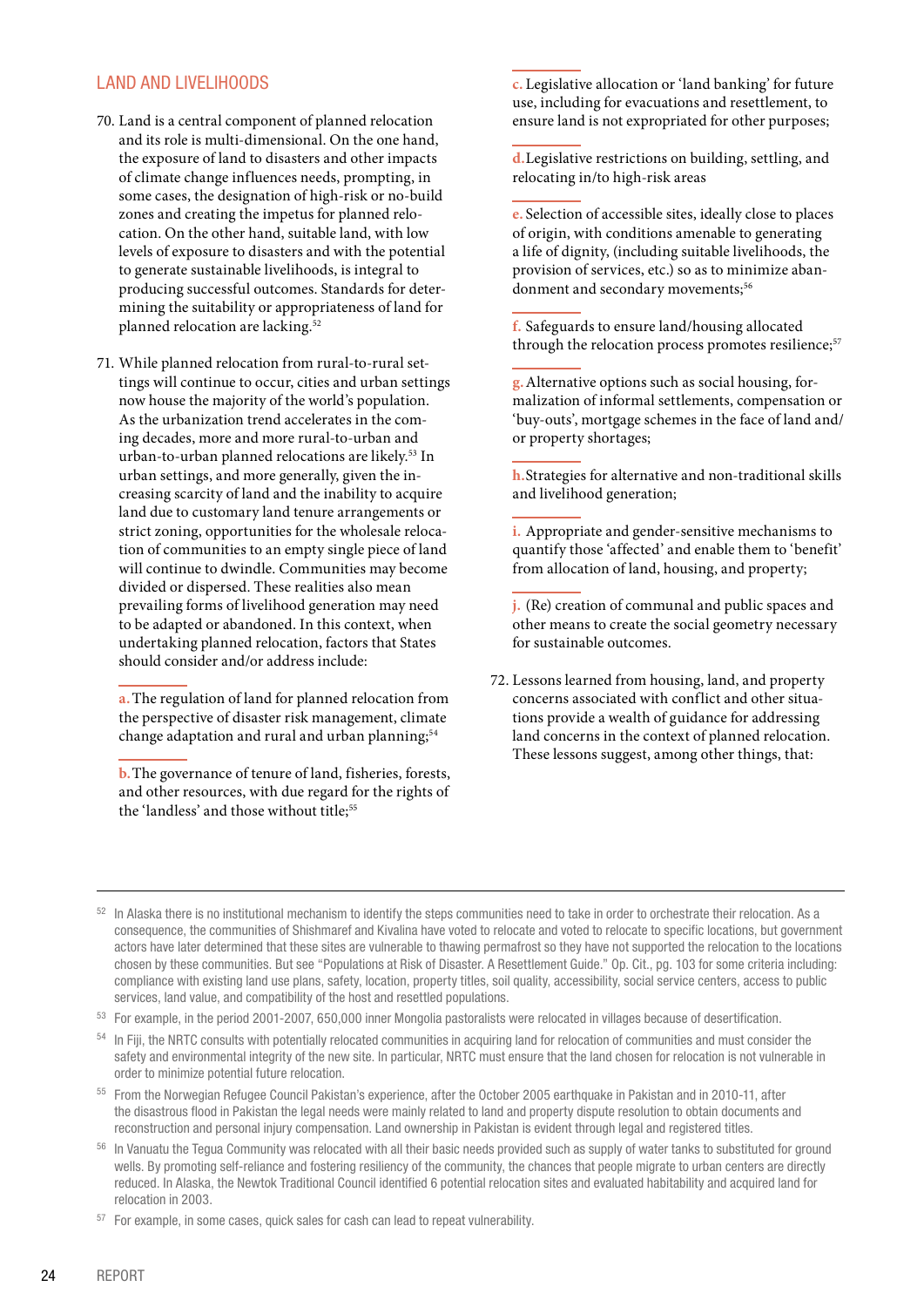<span id="page-24-0"></span>**a.**Actions and policies need to be grounded in thorough knowledge and understanding of land and property dynamics prevalent in areas of planned relocation. For example, multiple forms of land and property frameworks (traditional/customary, collective and individual, private and social, formal and informal, local versus national, etc.) may co-exist; there may be a disconnect between the formal State land tenure laws and the way land and property relations are actually managed on the ground; and informal land tenure arrangements and/or existing cadastres and land title registries may not be reliable, etc.;

**b.**Macro-level policy setting needs to be accompanied by micro-level political engagement, since land and property relations are highly contextual and often highly politicized;

**c.** The feasibility of action should be ascertained from the outset, with policies grounded in a realistic assessment of institutional capacities.<sup>58</sup>

73. Among the multiple sources of potentially valuable guidance on land, housing, and property are: the FAO Voluntary Guidelines on the Responsible Governance of Tenure of Land, Fisheries, and Forests in the Context of National Food Insecurity, the United Nations Principles on Housing and Property Restitution for Refugees and Displaced Persons, and guidance on evictions.59

#### COMPENSATION AND RESTITUTION

74. Experience from DIDR, in particular, indicates that cash-based compensation schemes alone have rarely prevented impoverishment risks and impacts. In-kind compensation, however, entails less risk and such compensation remains one indispensable means of making reparations for what has been lost. Certain forms of compensation schemes can fail relocated communities, thereby compounding vulnerability. For example, when compensation is provided in the form of 'cash for land', safeguards need to be put in place to avoid the sudden and concomitant infusion of money into the market from pricing out relocated communities. Compensation schemes that do not adequately consider gender, age, and diversity issues are likely to disadvantage women, orphaned children, and other groups with specific needs. A major challenge is lack of financial capacity and political will to fully compensate relocated communities for lost assets. Factors to consider when establishing compensation schemes, include:

**a.**Ensuring they are attuned to gender and other dimensions (such as fair valuation, ownership, and divorce systems) to limit inequitable allocation of benefits;

**b.**Providing alternatives to cash-based compensation (such as real estate, socio-economic and legal assistance);

**c.**Creating transparent, equitable systems to ascertain and register people with claims to compensation or restitution and safeguards to limit scope for fraud and corruption.

#### MONITORING AND EVALUATION

75. Independent, short- and long-term, durable, quantitative and qualitative monitoring and evaluations systems are necessary to assess the outcomes of planned relocation. Outcomes should be assessed using social, economic, and human rights indicators, keeping in mind that community priorities, values, and notions of success may not correlate with those of authorities and experts. Monitoring and evaluation mechanisms and indicators of success should pay heed to these intricacies as well as the circumstances of vulnerable groups in both relocated and host communities. Complexities pertinent to rural and urban settings should also be understood and captured.

Since 1993, participating communities to the Federal Emergency Management Agency (FEMA) of the United States have purchased more than 20,000 properties to prevent future damages. FEMA encourages all homeowners in affected communities to be sure they get all the information they need about buyouts so they can make the best decision for their families and their communities. Acquisition or buyout projects are administered by the states and local communities. The community may sponsor an application on behalf of individual property owners, and submit that application to the state. States prioritize projects that best fit their mitigation, recovery, and long term risk reduction goals and submit those projects to FEMA for review and funding and mitigation programs with input from the communities. Property acquisition is one of many forms of hazard mitigation, but it is the most permanent form. It removes people from harm's way forever. In a property acquisition project, the community buys private property, acquires title to it, and then clears it. By law, that property, which is now public property, must forever remain open space land. The community can use it to create public parks, wildlife refuges, etc. but it cannot sell it to private individuals nor develop it. Property acquisitions work the same way as any other real estate transaction, communities may offer homeowners who agree to participate in a buyout project up to the fair market value of the home before the disaster struck. A licensed appraiser hired by the community determines the fair market value. Buyouts are strictly voluntary. No homeowners are ever forced to relinquish their property. The property owner can use the proceeds to relocate outside of a high hazard area. More information available at: http://goo.gl/FWsgq8

<sup>&</sup>lt;sup>59</sup> The FAO Voluntary Guidelines on the Responsible Governance of Tenure of Land, Fisheries, and Forests in the Context of National Food Insecurity are available at http://goo.gl/BkNLS; the United Nations Principles on Housing and Property Restitution for Refugees and Displaced Persons, and guidance on evictions are available at http://goo.gl/50Ua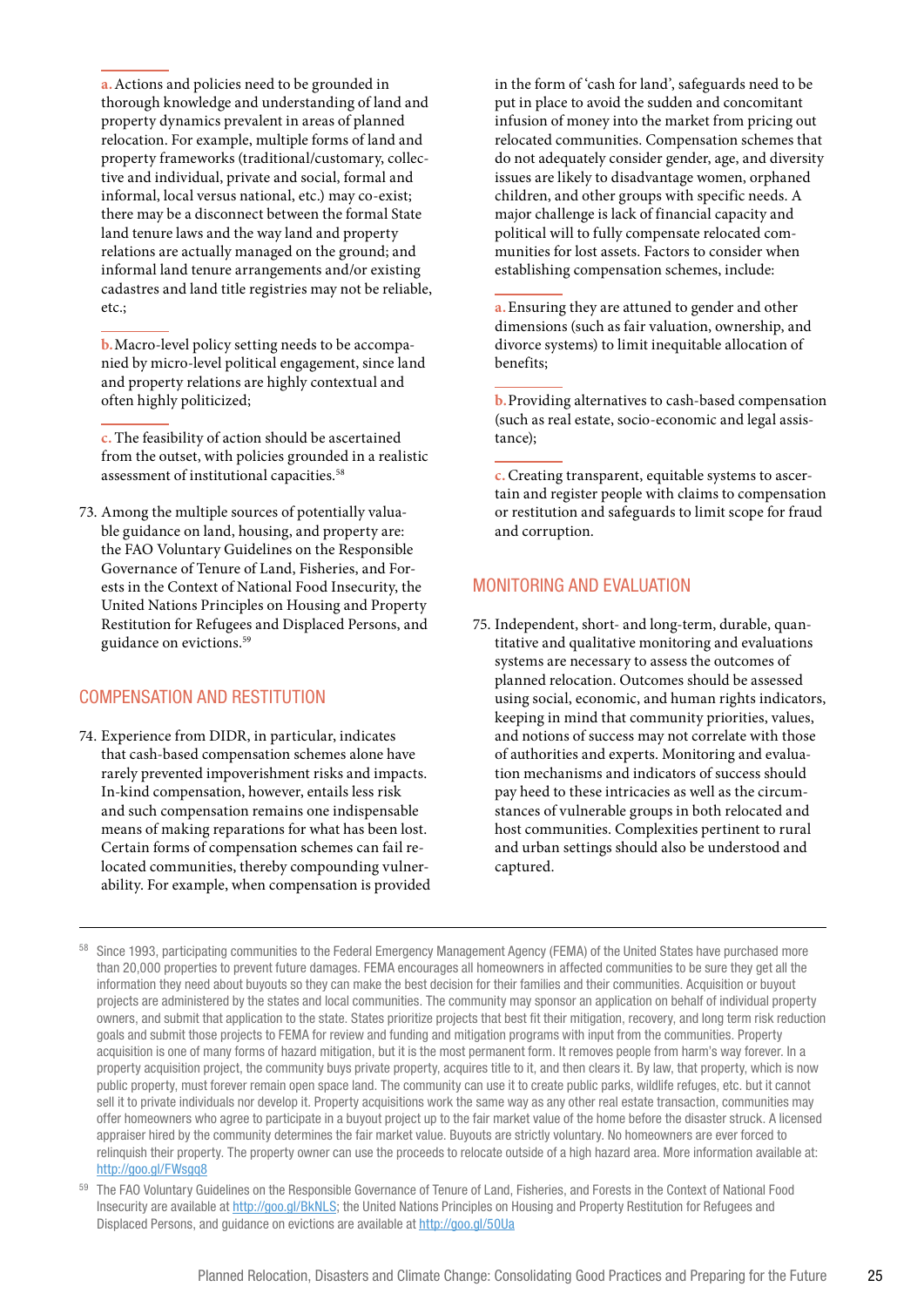#### <span id="page-25-0"></span>ACCOUNTABILITY AND REMEDIES

76. Documentation and monitoring of implementation is a necessary precursor to enforcement, accountability, and remedies.<sup>60</sup> These, in turn, are integral to building trust in processes and institutions associated with planned relocation and preventing the potential for fraud and corruption. When creating an enabling environment to carry out planned relocation, States should also consider and establish mechanisms throughout the planned relocation process that enable decision-makers and other relevant actors to be held accountable. Where rights have been violated, complaint mechanisms, access to justice, and effective remedies are necessary.

#### FUNDING

77. For planned relocation to produce successful outcomes, adequate and sustained funding is essential at all stages of the process: from risk assessment, vulnerability mapping, and the collection of primary data, through to extended monitoring and evaluation.<sup>61</sup> Potential options for accessing funds include the Adaptation Fund and the Green Climate Fund under the climate finance regimes for relocation plans that are part of States' adaptation strategies (i.e. NAPs) as well as for climate change mitigation and adaptation projects with a relocation component. Other potential options for funding are respective government ministries through their existing funds,<sup>62</sup> development agencies, development banks, and the private sector. In providing funding for undertaking planned relocation, the risk that governments may relocate populations primarily due to the availability of funding should be appraised.<sup>63</sup>

#### RESEARCH, TRAINING, AND INSTITUTION AND CAPACITY BUILDING

78. With some notable exceptions, few States have institutions with the expertise and capacity to train new generations of multidisciplinary experts to boost national capacity to initiate, design, plan for, and successfully implement multi-year planned relocation programs. National and international capacity for undertaking or supporting planned relocation need to be strengthened. This can be done by, among other things:

**a.**Building and training a community of resettlement or planned relocation specialists, by institutionalizing the training function through the creation of specific centers (e.g. China Nanjing Institute, World Bank training program in different regions (Asia, Africa, Latin America and the Caribbean), India Council of Social Development training program), and through incorporation of the subject matter in existing academic and professional institutions and programs (e.g. encourage universities to introduce the topic into their syllabi; incorporate relocation training in emergency management programs studying and analyzing disasters);

**b.**Encouraging funders to fund the secondment of relocation advisers and specialists to governments; organizing government-to-government exchanges; and training experts from States impacted by disasters and climate change, conditional on return to the home State;

**c.**Creating an academic journal focused on planned relocation;

**d.**Building national and regional networks of specialists and advisors (such as the Latin American Resettlement Network) to create expertize, share experience and disseminate knowledge;

**e.** Establishing a website repository of guidance, best practices, etc., and making this resource known to international, national, and local actors.

### **5.2** INTERNATIONAL AND REGIONAL LEVELS

- 79. International, regional, and civil society actors, as well as regional (or industry) specific coordinating bodies, such as the Pacific Islands Forum, the IASC, United Nations Country Teams, the United Nations Disaster Assessment and Coordination (UNDAC), etc. have a supporting role to play in the context of planned relocation made necessary by disasters and the other impacts of climate change.
- 80. At the regional and international levels, there is a need for cross-pollination of ideas, action, and responsibility. The specialist expertise of actors and institutions across the areas of development, disaster risk man-

- <sup>62</sup> In Senegal, 2000 families were relocated owing to the Dakar floods in 2009, US\$ 100 million were invested from the national budget.
- <sup>63</sup> In Fiji, the National Climate Change Coordinating Committee (NCCCC) makes recommendations on how to fund the relocation: 1) through respective government ministries using their existing funds; 2) the project should be presented to Cabinet in order to identify source of funds 3) the NCCCC then seeks additional funding from other sources, such as regional development banks.

<sup>&</sup>lt;sup>60</sup> In Alaska, communities documented environmental changes since 1983 and understood the impact on community habitability.

<sup>&</sup>lt;sup>61</sup> In Fiji the Vunidogoloa Village was identified for relocation in 2010 after the events of Tropical Cyclone Thomas. The total cost of the project was estimated at \$978,229.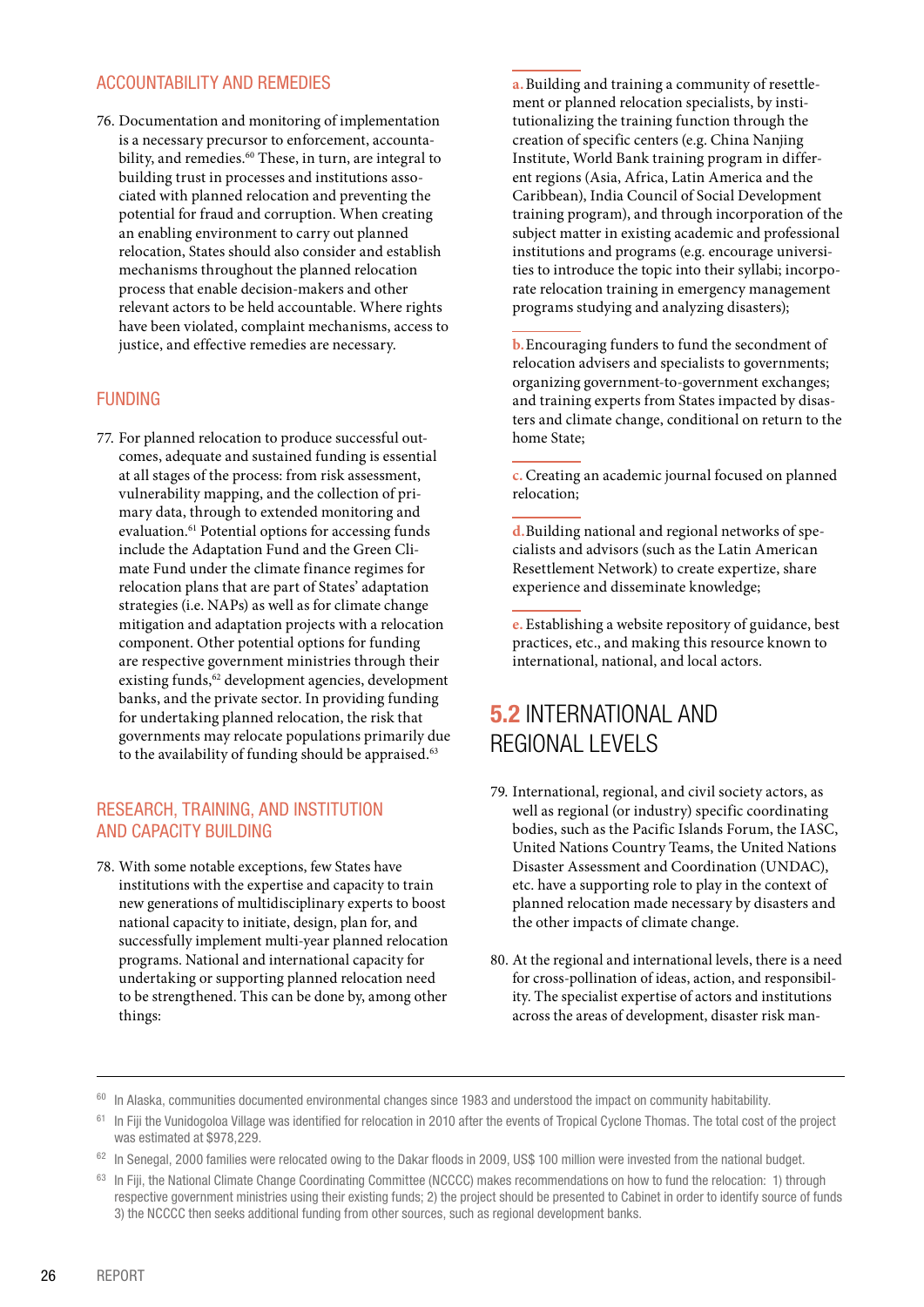agement, environment, climate change, and human itarian assistance and human rights is needed. The end goal should be a holistic appraisal of the needs of particular States and communities, which necessarily requires information sharing and coordination.

81. In supporting States with planned relocation, other States, regional bodies, international and regional organizations, development banks, funders and funding mechanisms, non-governmental organiza tions, researchers, and other experts can undertake, individually or through partnership and collabora tion, and as relevant, a range of actions, including:

**a.**Developing or assisting with the compilation of normative and operational guidance and conveying comparative lessons;

**b.**Raising awareness, strategically positioning the issue on political agendas, and mobilizing relevant constituencies and actors;

**c.** Building capacity through national, regional, and international institutionalization of the issue and training;

**d.**Providing technical assistance, guidance, and advice to States on, among other things, creating an enabling environment for planned relocation, including enacting or integrating a legal basis for undertaking planned relocation;

**e.**Advising and assisting with planning and imple menting relocation;

**f.** Monitoring and evaluating experiences, research ing, documenting, and compiling case studies of successes, failures, and lessons learned, producing knowledge and assisting and supporting local re searchers to do the same;

**g.**Developing repositories for sharing information;

**h.**Raising funds for States to undertake planned relocation and assisting States to raise funds;

**i.** Supporting, assisting, and protecting the rights of affected communities.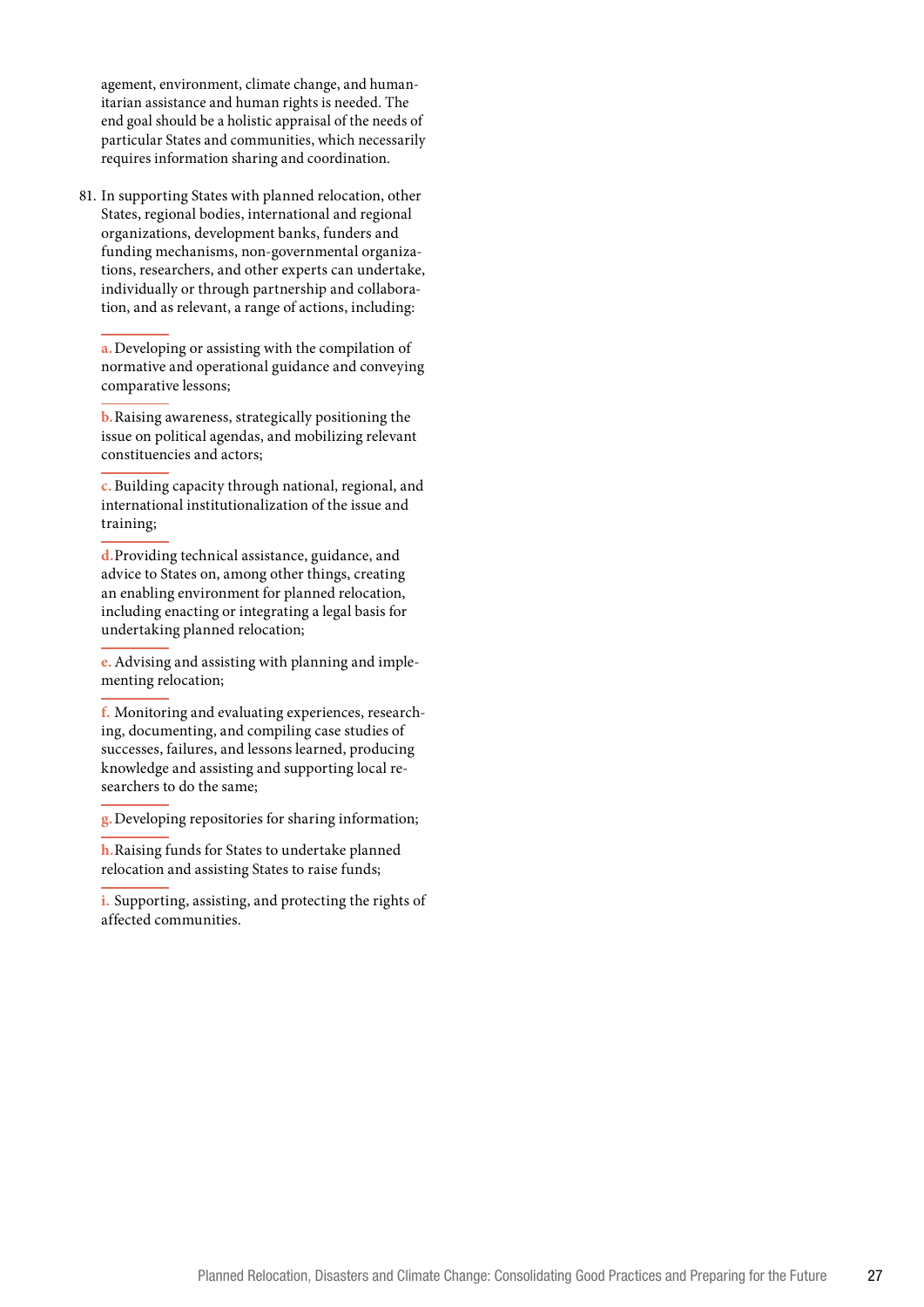# <span id="page-27-0"></span>6. EXISTING GUIDANCE

- 82. As with other forms of disaster and climate change-related mobility, guidance on and implementation of, planned relocation, should be underpinned by fundamental principles of humanity, human dignity, and human rights and supported by international cooperation. Guidance must also be underpinned by the principle of non-discrimination, consent, empowerment, and participation and partnership, and reflective of age, gender and diversity.
- 83. The 2011 Nansen Principles on Climate Change and Displacement set out overarching principles to guide responses to the urgent and complex challenges raised by mobility in the context of climate change and other environmental hazards. These principles are pertinent to planned relocation made necessary by disasters and other impacts of climate change.
- 84. The Peninsula Principles, developed by experts as through consultation with a number of States, spell out a series of obligations for States to uphold the rights of those who are relocated internally because of the impacts of climate change.<sup>64</sup>
- 85. The policies on involuntary resettlement formulated by all major development banks (such as the World Bank, the International Finance Corporation, and the regional development banks), as well as the experience accumulated during their application in tens of thousands of development projects, provide important lessons relevant to the current context. They should be employed selectively in formulating future policies on planned relocation made necessary by disasters and other impacts of climate change.
- 86. Aspects of the UN Guiding Principles on Internal Displacement and the African Union Convention for the Protection and Assistance of Internally Displaced Persons in Africa (Kampala Convention), which pertain to internal displacement, may be

relevant to planned relocation. Guiding Principles 7(1) and 7(3) articulate a number of procedural guarantees. Guiding Principles 6-9 are also relevant, as are Guiding Principles 28-30 regarding durable solutions. The Kampala Convention addresses the protection of internally displaced persons (IDPs) in the context of climate change; explicitly refers to relocation in its definition of 'internal displacement'; and sets out obligations of States parties relating to relocation. Internal displacement is defined to include the "involuntary or forced … relocation of persons or groups of persons….". Further analysis is needed on circumstances under which planned relocation may fall outside these frameworks (i.e. where planned relocation is not regarded as a form of displacement). The notion of choice and consent may inform this analysis. Research on the extent to which governments are relocating populations in line with these frameworks is limited.<sup>65</sup>

- 87. A UNHCR-commissioned study articulating a set of preliminary understandings for planned relocation of populations, drawn from the UN Guiding Principles on Internal Displacement, the World Bank's OP/BP 4.12 and the IASC Operational Guidelines on Protection of Persons in Situations of Natural Disasters, identifies key considerations and actions to uphold the rights of those relocated in the context of climate change.<sup>66</sup>
- 88. Beyond these and the other guidelines and tools referred to throughout this document, an array of normative and operational frameworks, policies, guidelines and tools, as well as institutional and State practice, are pertinent to planned relocation in general and to specific aspects such as risk assessments, planning, participation and consultation, housing, land, and property, disaster risk reduction, climate change adaptation, funding, and many other themes.

<sup>64</sup> Representatives from Australia, New Zealand, Alaska, Bangladesh, Netherlands, Switzerland, UK, Germany, Egypt, Tunisia and the US.

In Mozambique, resettlement of flood victims consists in quarantees to the displaced persons of safety areas in high lands, to rebuild their definitive houses and restart their socio-cultural and economic lives. The actions of Pursuing and Rescuing the victims of the floods, the reception of displaced persons in the accommodation centers and the process of resettling and integrating the population in safety zones, coordinated by the Government (INGC), are executed under accordance to the international humanitarian laws, the UN Guide Principles and the Kampala Convention, particularly the recommendations on principles 3, 5, 6, 8, 14.

<sup>66</sup> E. Ferris, Protection and Planned Relocations in the Context of Climate Change, available at: http://goo.gl/1QDXp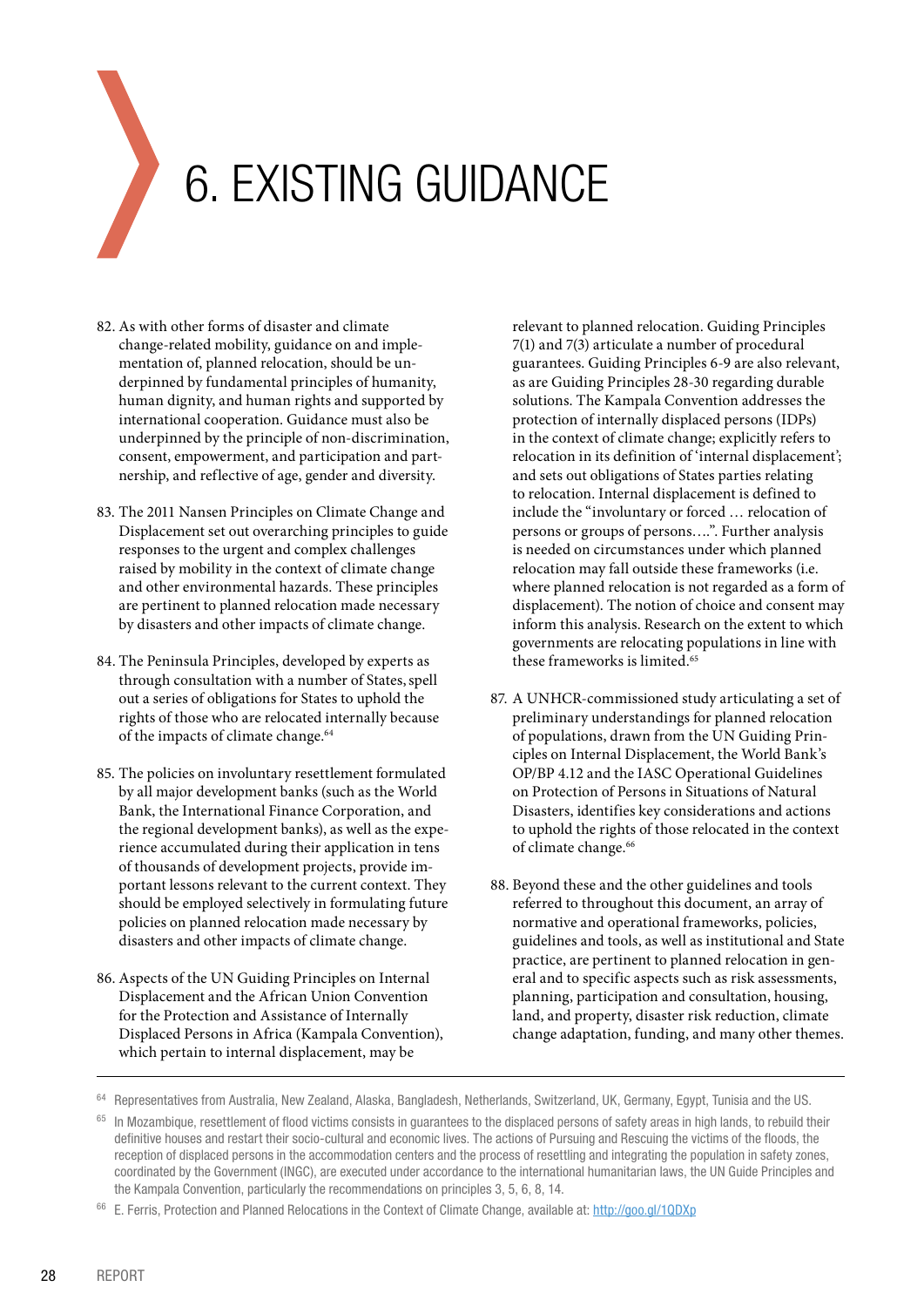# <span id="page-28-0"></span>7. MOVING FORWARD AND NEXT STEPS

#### CONSOLIDATION OF PRINCIPLES REGARDING PLANNED RELOCATION IN THE CONTEXT OF DISASTERS AND OTHER IMPACTS OF CLIMATE CHANGE

89. 90. While many principles pertinent to planned relocation are found in a wide range of existing guidance and practice, a document(s) synthesizing and explaining applicable principles through different phases of the process—from planning, assessments, and decisions to undertake relocation, to consultation and participation, selection of site, and establishment, reconstruction, and restoration of assets, livelihoods, and communities—would be useful to assist States and actors supporting them to undertake planned relocation in a manner that upholds humanity, human dignity and human rights of affected populations. Important groundwork has been laid with the Peninsula Principles on Climate Displacement within States. Building on all existing relevant work, a reference document(s) could set out principles and standards for undertaking planned relocation. This document(s), in turn, could be used as a framework for developing context-specific strategies, policies, legislation, programs, and activities and for clarifying needs, roles, responsibilities, and rights of affected communities, States, and other actors. This reference document(s) needs to balance the tension between specificity and generality, bearing in mind that planned relocation is context-specific—environmentally, geographically, historically, economically, and politically.

#### DEVELOPMENT OF OPERATIONAL GUIDANCE

90. Especially needed are practical tools—'how to' and technical guides—and action plans to assist national and local authorities and actors supporting them to implement guidance on undertaking planned relocation. These tools and plans should cover the breadth of issues States need to examine and address throughout the planned relocation process.

#### STRATEGIES TO OBTAIN FUNDS

91. Strategies and a framework for obtaining funds to undertake planned relocation should also be developed. Funding should be contingent on compliance with specific factors, and there should be accountability for non-compliance with the criteria upon which funding is obtained (similar to models developed by the World Bank and regional development banks). The extent to and manner in which the Adaptation Fund and the Green Climate Fund are potential options for funding should be examined.

#### EVACUATIONS

92. In light of the MEND Guide, additional efforts to produce overarching guidance on evacuations as a form of planned relocation do not appear to be necessary. The MEND guidance could be drawn upon, as relevant, and any efforts with regard to evacuations could focus on supporting existing initiatives.

#### OPTIONS FOR CARRYING OUT EFFORTS

93. Options for carrying out these efforts which are not mutually exclusive, include:

a.Constituting an inter-disciplinary and inter-agency expert group;

b.Incorporating efforts into the Nansen Initiative consultative process (while recognizing that the Nansen Initiative focuses on cross-border movements);

c. Coordinating efforts with action being undertaken under climate change deliberations and adaptation frameworks and DRR frameworks, including the Hyogo Framework for Action.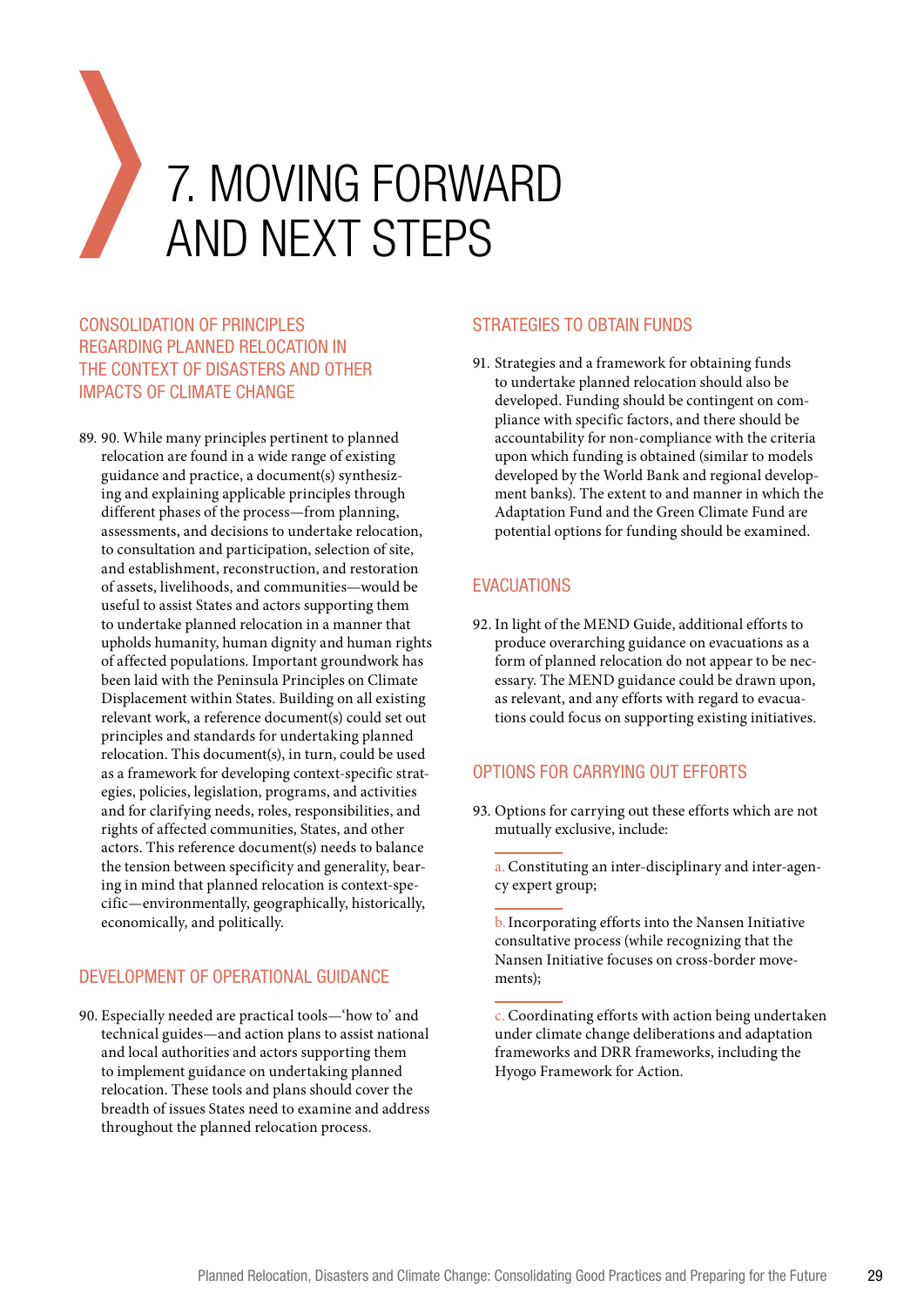#### <span id="page-29-0"></span>NEXT STEPS

94. Immediate next steps towards preparation of guidance and operational tools include the following:

**a.**Compiling international, regional and national laws, policies and other normative and expert guidance explicitly on or relevant to planned relocation and on specific topics pertinent to the process;

**b.**Compiling existing operational guidance on planned relocation and on topics pertinent to the planned relocation process;

**c.**Compiling lessons learned and best practices from planned relocation in the context of disasters and DIDR;

**d.**Compiling lessons learned from refugee resettlement and integration, and integration of IDPs;

**e.**Ascertaining and compiling guidance from national laws and experience on planned relocation, including both best practices and approaches that failed;

**f.** Compiling a list of on-going and/or anticipated relocation projects (with the potential aim of systematically flagging these in project submissions to the Adaptation Fund/Green Climate Fund);

**g.**Compiling a list of potential sources of funding for undertaking planned relocation, including planning, implementation and monitoring and evaluation.

95. UNHCR, the Brookings Institution and ISIM will continue their cooperation to move the discussion forward on the issue of planned relocation in the context of disasters and climate change.